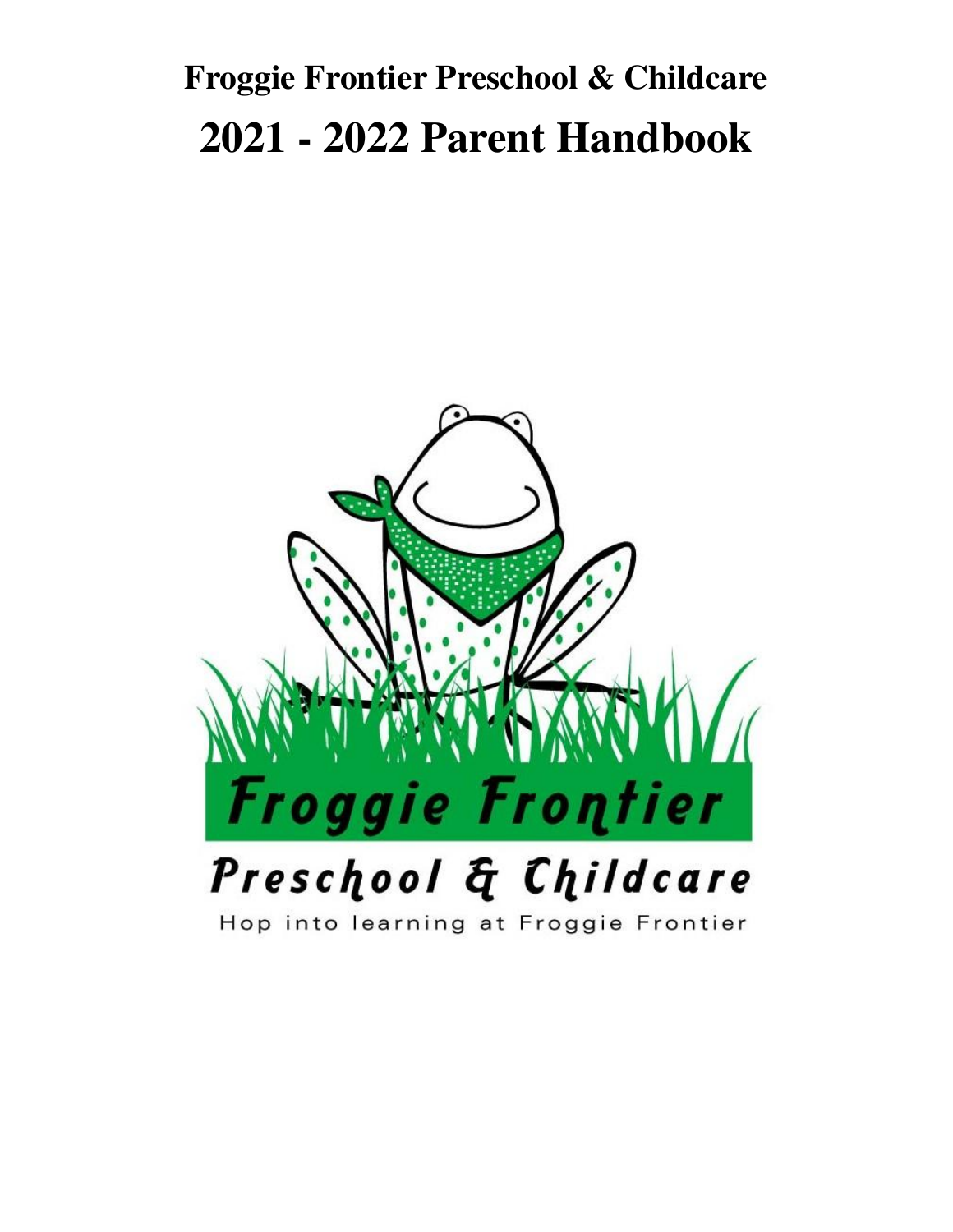## **About Froggie Frontier**

Froggie Frontier is a developmentally appropriate preschool program that focuses on nurturing the physical, social, emotional, and cognitive development of children in a Christian based environment.

Activities include reading, writing, and math readiness, art, music, movement, and science. We use program materials from Zoo Phonics, Handwriting Without Tears (Get Set For School), Math Their Way, Second Step (a social emotional learning program) and others. Children learn through play, and there are many opportunities for our students to develop their creativity, self-expression, and problem solving skills by exploring the classroom and learning centers during free choice time. During our preschool program, we strive to maintain a ratio of one adult to every 6 or 7 children. During extended day hours, our ratios go up, but at no time do we exceed the state limitations of a 1:12 ratio.

## **Admission Policies**

Froggie Frontier is open to all healthy children who are toilet trained. (Toilet trained children are those who are not in pull ups and do not need adult assistance in any way to use the bathroom, including wiping.) Prior to enrollment, a facility tour, preadmission health history and interview with parent will take place to ensure that Froggie Frontier is able to adequately meet the needs of each incoming student and to determine placement in the appropriate class. All students will be accorded equal treatment and access to services without regard to race, religion, color, national origin, or ancestry. Froggie Frontier is licensed by the California Department of Social Services, Community Care Licensing (License #093615992) to serve up to 36 children ages 3 through entry into first grade.

# **Our Staff**

Our owner/administrator is a credentialed teacher who taught in the Buckeye School District for 20 years, 15 of which was spent teaching Kindergarten. During that time, she saw the standards change and demand much more of the students. She believes that these expectations make a child's preschool experience more important than ever. She has developed a well-balanced program that recognizes the importance of allowing kids to learn through their play, while still exposing them to the skills they will need to be successful in Kindergarten.

All staff members are carefully screened, highly qualified employees that are CPR and First Aid certified. They meet or exceed the State of California Department of Social Services Title 22 requirements, which means that they have successfully completed college coursework in Early Childhood Education, been fingerprinted and have passed a criminal background check. They keep current in recent developments pertaining to the Early Care and Education Field by attending regular in-house trainings and participating in professional workshops and seminars. More importantly, they love working with kids and provide a warm and welcoming environment for your child.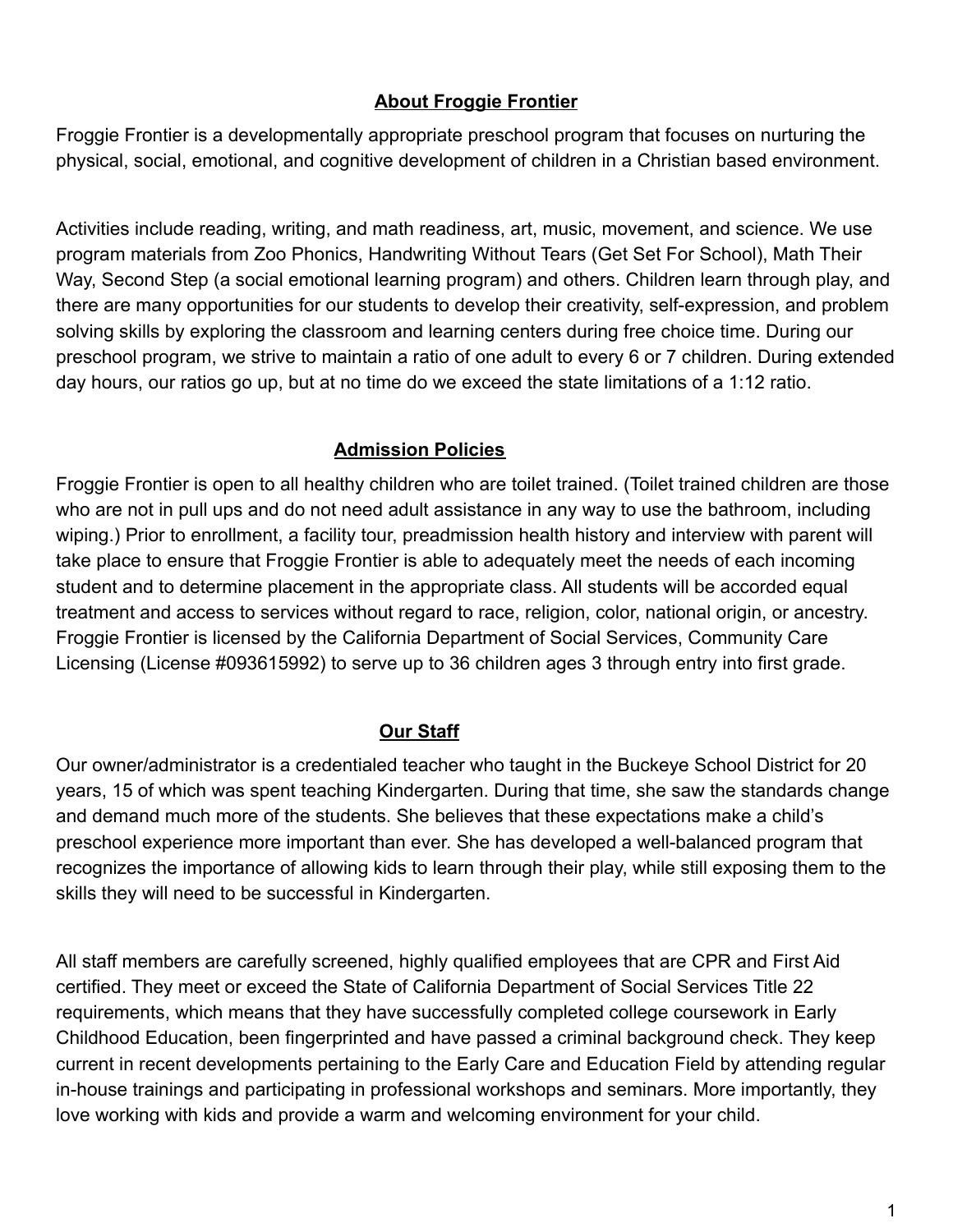# **Class Descriptions**

2, 3, 4 and 5 day options are available; 8:30 - 11:30 a.m**.\***

(\*Drop off and pick up times may be staggered due to recommendations in place to address the pandemic.

**Classes will remain 3 hours per day.)**

#### Tadpoles Class

This class is designed as an introduction to preschool for the 3 year old and 4 year olds who will not be entering Kindergarten the following fall. This class offers developmentally appropriate, hands-on activities and emphasizes the teaching of beginning social skills such as using words to express thoughts and feelings, respecting the feelings of others, taking turns, and listening to and following directions. Children in these classes will enjoy art, music and movement, circle time, dramatic play, physical play and science explorations. Pre-reading, writing (fine motor development), math explorations and Christian values will be woven throughout the curriculum.

# PreK Froggies

This class is for students entering Kindergarten in the fall of 2022 and for those entering Transitional K in the fall of 2022 **with prior teacher/administrator approval**. This class focuses on Kindergarten readiness while offering developmentally appropriate, hands-on activities in a Christian environment. Children will still enjoy exploring and engaging in art, music and movement, physical play, science, dramatic play and circle time, but there will be a greater emphasis and more time spent on pre-reading (letter recognition and phonics), pre-writing (dictation, name writing, correct letter formation), cutting practice, and math (number recognition and writing, math explorations and developing number sense).

# **Optional Programs**

# Lunch Bunch Program: \$6 per day (Offered Monday - Friday; 11:30 - 12:15 P.M.)

Kids can stay an extra 45 minutes after the preschool program ends to eat lunch and play with their friends. Need a little extra time to get things done? Send your child to school with a **nut-free lunch** and enjoy a little more time for yourself. This program is offered on a space available basis only. You may sign your child up for a permanent spot or on a drop-in basis (contingent on available space) through the director.

# Lily Pad Corner Program (Extended Care Program):

Extended care hours are available before and after our preschool program:

Monday – Friday: 7:15 A.M. – 8:30 A.M. & 11:30 - 5:30 p.m.

(staff arrive at 7:00 a.m. - you are welcome to drop off at this time with prior arrangements and your child can help the teacher get set up)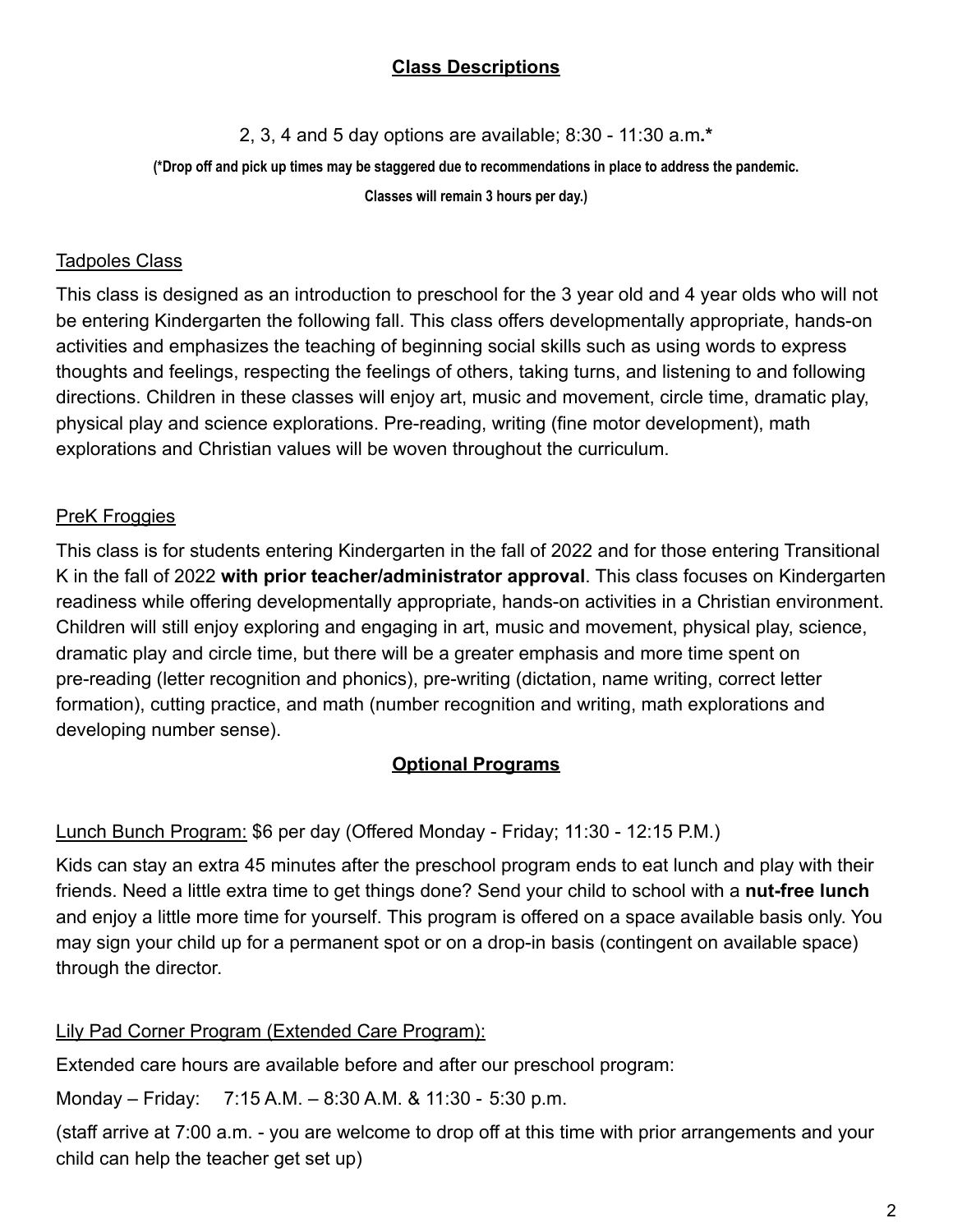# Parent Participation Program\*:

# **(\*Due to current recommendations in place to address the pandemic, this program will not be offered until further notice.)**

You are your child's first teacher and we want you to be an active part of your child's first school experience if your schedule allows. We offer a discount on tuition for those parents who are able to contribute 4 hours per month to the program. This discount will be credited to your account the month AFTER you have completed your hours. In the event that you are unable to provide the required amount of time in any given month, you will be billed the regular tuition fee and a credit for parent participation will not be given. Families not returning for the 2021 - 2022 school year, or who withdraw from the program before the school year is over will not be eligible to participate in the program their final month of school. (Froggie Frontier will not issue refunds for completed parent participation.)

We prefer the required time be done in the classroom during our small group instruction and center time. In order to work in the classroom, you must:

- sign a health statement form and confidentiality agreement
- provide proof of a clear TB test (within the last year)
- Provide proof of immunizations for Tdap (Pertussis) and MMR (Measles)
- Provide proof of current covid-19 immunization
- Provide proof of current Influenza or sign an opt out form.

If you are unable to work in the classroom, there are **limited** opportunities to work at or donate food to family events throughout the year, do cleaning and repair projects at the preschool, and to work on projects at home. However, please note that it is not the center's responsibility or your child's teacher to come up with projects for you to do at home to fulfill your required time. Prep. envelopes (projects that can be done at home) will be placed in a designated place near the sign in area of each classroom and are available on a first come, first served basis. Please be sure that when turning in completed work, you put your name on the form so you receive the appropriate credit.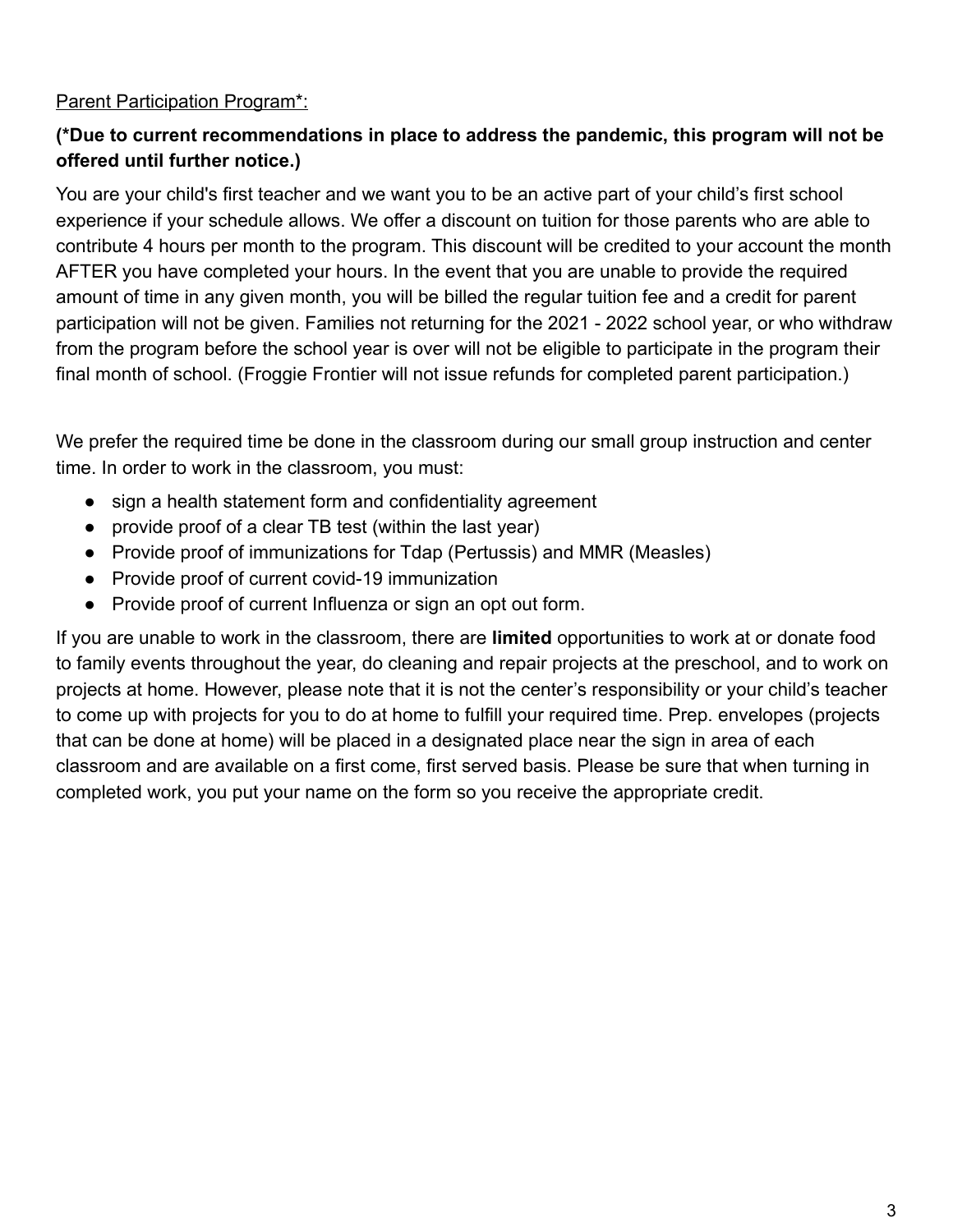# **Daily Schedule**

#### 7:15 – 8:30 a.m. Optional Extended Care Hours/Free Choice

#### **A.M. Program\***

Under regular operating procedures, all morning classes follow schedule 1. (If necessary because of covid-19 protocol changes, your child's classroom may change to one of the following schedules below. This allows us to maintain smaller groups outside.)

|                                | <b>Schedule 1</b>                                                     | <b>Schedule 2</b>                                                     |                                          | <b>Schedule 3</b>                                                     |
|--------------------------------|-----------------------------------------------------------------------|-----------------------------------------------------------------------|------------------------------------------|-----------------------------------------------------------------------|
| $8:30 - 9:30$ a.m.             | Arrival, Handwashing,<br>Table Activities, & Free<br>Choice           | Arrival, Handwashing,<br>Table Activities & Free<br>Choice            | $8:30 - 8:45$ a.m.                       | Arrival, Handwashing, Table<br>Activity                               |
| $9:30 - 9:45$ a.m.             | Circle Time                                                           | Music & Movement<br>Activity, Restrooms,<br>Handwashing               | $8:45 - 9:00$ a.m.                       | Music & Movement Activity,<br>Restrooms, Handwashing                  |
| 9:45 - 10:30 a.m.              | Small Group Instruction<br>(hand sanitizing between<br>each rotation) | Snack & Outside Play                                                  | $9:00 - 9:45$ a.m.                       | Snack & Outside Play                                                  |
| 10:30 - 10:45<br>a.m.          | Music & Movement<br>Activity, Restrooms,<br>Handwashing               | Handwashing & Circle<br>Time                                          | 9:45 - 10:05 a.m.                        | Handwashing & Circle Time                                             |
| 10:45 a.m. 11:15<br>a.m.       | Snack & Outside Play                                                  | Small Group Instruction<br>(hand sanitizing between<br>each rotation) | 10:05 - 10:35 a.m.                       | Small Group Instruction<br>(hand sanitizing between each<br>rotation) |
| $11:15$ a.m. - $11:30$<br>a.m. | Handwashing & Closing<br>Circle                                       | <b>Closing Circle</b>                                                 | 10:35 - 11:15 a.m.<br>11:15 - 11:30 a.m. | Free Choice<br><b>Closing Circle</b>                                  |

#### **Optional Lunch Bunch & Lily Pad Corner**

- 11:30 12:15 Lunch Bunch Program
- 12:15 12:30 Continued Play Time
- 12:30 12:45 Restrooms/Story
- 12:45 2:30 Rest/Nap Time (Quiet activities available for non-nappers)
- 2:30 2:45 Wake Up, Clean up, Restrooms, Hand Washing
- 2:45 3:45 Snack/Outdoor Play
- 3:45 4:00 Afternoon Circle (Story and Movement Activity)
- 4:00 4:20 Teacher Led Activity (Art Activity, Science Experiment, Game, etc.)
- 4:20 5:00 Indoor Discovery Time (Choice Time Activities)
- 5:00 5:30 Activity Tubs or Table Activities, Library Corner, & Clean Up (Kids are welcome to help teacher with clean up activities)

Schedules are subject to change based on special programs or to better accommodate the needs of the students.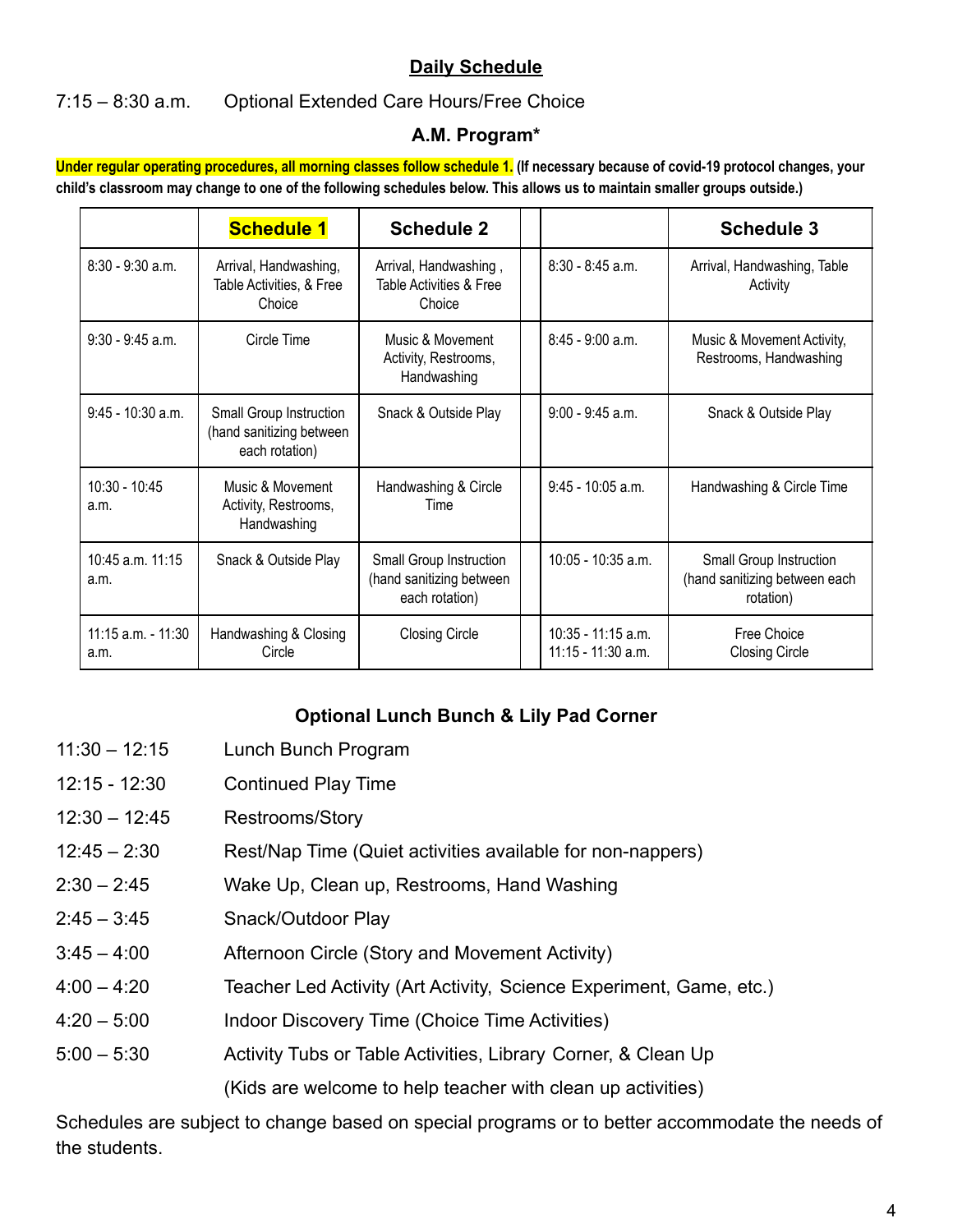# **Financial Obligations**

#### Annual Registration Fee:

A nonrefundable registration fee of \$65 is due when you enroll your child as a new student. As a returning student, an annual non-refundable registration fee of \$65 is also due at the time you enroll your child for the following school year.

#### Enrichment/OnSite "Field Trip" Fee:

In lieu of the high materials fee that many centers charge, you will be billed a nominal fee to help offset the cost of the enrichment programs that we bring to the center. (Examples may include Zoo Outreach Programs, Nature's Critters, etc.) The average cost for a 5 day a week student is \$20 per school year. You will be informed of any charges ahead of time and will have an opt out option if you do not wish for your child to participate. **Due to current recommendations in place, all field trips have been postponed for the foreseeable future.**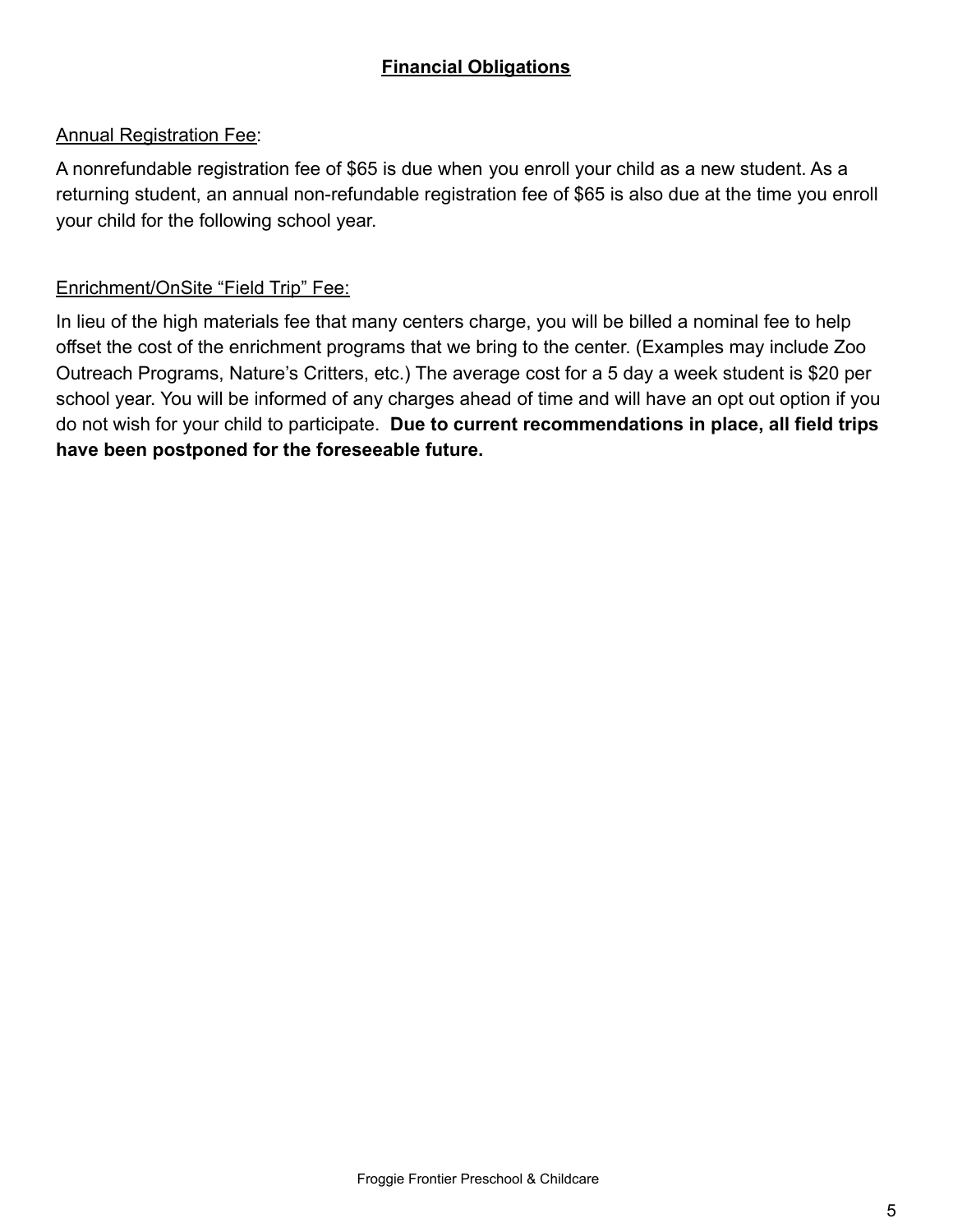## **'21 - '22 Tuition Rates**

Froggie Frontier only charges you for the number of instructional days in your child's school year. (We do not charge for holidays or other school closures.)

Your child's total number of school days is multiplied by the daily rate for the total annual tuition, which is then collected in 10 equal installments with payments made August - May, due by the 10th of each month. The table below reflects pricing for students starting at the beginning of the school year for our most common schedules.

| Mondays: 32 days<br>Tuesdays: 37 days<br>Wednesdays: 37 days<br>Thursdays: 37 days<br>Fridays: 37 days | A.M. PRESCHOOL<br><b>PROGRAM</b><br>$(8:30 - 11:30)$                                                                                | <b>LILY PAD CORNER</b><br><b>PROGRAM</b> (extended care)<br>(7:15 a.m. - 8:30 a.m.; 11:30<br>a.m. - 5:30 p.m.)                   | <b>TOTAL FOR BOTH</b><br>(A.M. Preschool & Lily Pad<br>Corner)                                                                   |
|--------------------------------------------------------------------------------------------------------|-------------------------------------------------------------------------------------------------------------------------------------|----------------------------------------------------------------------------------------------------------------------------------|----------------------------------------------------------------------------------------------------------------------------------|
| 2 days per week                                                                                        | \$38 per day                                                                                                                        | \$30 per day                                                                                                                     | \$68 per day                                                                                                                     |
|                                                                                                        | <b>Monthly Tuition</b>                                                                                                              | <b>Monthly Tuition</b>                                                                                                           | <b>Monthly Tuition</b>                                                                                                           |
|                                                                                                        | M/W (69 days): \$262 per mo.<br>W/F (74 days): \$281 per mo.<br>T/Th (74 days): \$281 per mo                                        | M/W (69 days): \$207 per mo.<br>W/F (74 days): \$222 per mo.<br>T/Th (74 days): \$222 per mo.                                    | M/W (69 days): \$469 per mo.<br>W/F: (74 days) \$503 per mo.<br>T/Th (74 days): \$503 per mo.                                    |
| 3 days per week                                                                                        | \$38 per day                                                                                                                        | \$30 per day                                                                                                                     | \$68 per day                                                                                                                     |
|                                                                                                        | <b>Monthly Tuition</b><br>M/W/F (106): \$403 per mo.<br>T/W/Th (111 days): \$422 per<br>mo.<br>M/T/Th: (106 days): \$403 per<br>mo. | <b>Monthly Tuition</b><br>M/W/F (106 days): \$318 per<br>mo.<br>T/W/Th (111 days): \$333 per<br>mo.<br>M/T/Th: (106 days): \$318 | <b>Monthly Tuition</b><br>M/W/F (106 days): \$721 per<br>mo.<br>T/W/Th (111 days): \$755 per<br>mo.<br>M/T/Th: (106 days): \$721 |
| 5 days per week                                                                                        | \$35 per day                                                                                                                        | \$28 per day                                                                                                                     | \$63 per day                                                                                                                     |
|                                                                                                        | <b>Monthly Tuition</b><br>M-F (180 days): \$630 mo.                                                                                 | <b>Monthly Tuition</b><br>M-F (180 days): \$504 per mo.                                                                          | <b>Monthly Tuition</b><br>M-F (180 days): \$1,134 per<br>mo.                                                                     |

#### **OTHER PROGRAMS**

| <b>LUNCH BUNCH PROGRAM</b> | <b>HOURLY EXTENDED CARE</b><br>$(7:15 - 8:30$ a.m. & 12:15 - 5:30 p.m.)                   |
|----------------------------|-------------------------------------------------------------------------------------------|
| S6 per day                 | $\frac{1}{2}$ \$7.00 per hour<br>(not to exceed daily Lily Pad Corner rates listed above) |

For students on an alternate schedule or for those starting after the first day of school:

# of school day in child's school year: \_\_\_\_\_ X daily rate \$\_\_\_\_\_\_ = \_\_\_\_\_\_\_\_\_\_\_\_\_\_\_\_ annual tuition

(divide by # of months left in school year): \_\_\_\_\_\_\_\_\_\_\_\_\_\_\_\_\_\_\_\_ = \_\_\_\_\_\_\_\_\_\_\_\_\_ monthly payment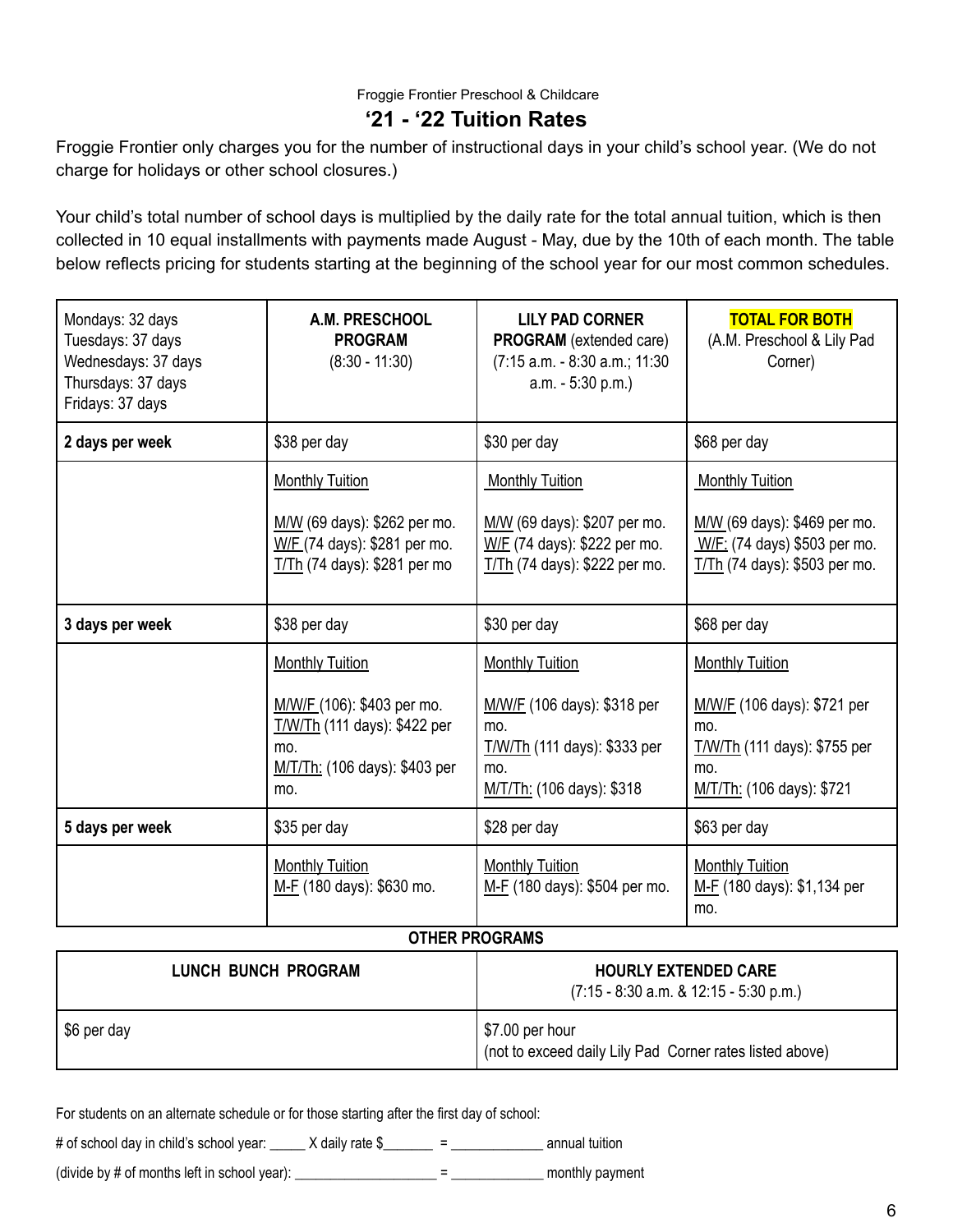The following discounts are offered off the BASE preschool tuition. No discounts are offered for Lily Pad Corner (extended day), lunch bunch, field trips, etc. **ONLY ONE DISCOUNT APPLIES**.

10% off per base preschool tuition per month: for those registered with St. Stephen's Lutheran Church and teachers with valid CTA cards

Sibling: 15% off base preschool tuition per month for first sibling; 10% discount given for each subsequent child.

Parent Participation: \$30 off per month for 4 hours volunteer time in that given month. (This program is not available until further notice.)

# Due Dates/Methods of Payment/Late Fees:

Charges will be posted to your online account ledger by the 5th of the month and tuition is due on the **10th**. Accounts not paid by the 11th day of the month will be charged a late fee of \$10 per calendar day until paid in full. **Hourly** Lily Pad Corner (extended care) is based on time used and charges will be posted to your account the month after they are incurred.

You may access your account ledger anytime by logging into your 1core account. If you have a question after thoroughly reviewing your ledger, please email [administration@froggiefrontier.com](mailto:administration@froggiefrontier.com). Teaching staff do not have access to your account and will be unable to help you with a billing question.

All payments made by check or money order, should be payable to Froggie Frontier and placed in the "tuition drop box" located outside the front door that faces the parking lot. If making a cash payment, you must let the director or classroom teacher know. Staff will verify the amount of your payment and issue you a receipt. We cannot be responsible for any lost or stolen cash if it is left in the tuition box and you have not followed this procedure. We do not offer electronic funds transfers at this time, but you can arrange Automatic Bill Pay through your bank so tuition checks are automatically sent to the center. If you wish to pay by credit card, you may do so online. Please note that the oncares credit card processing company does charge a convenience fee for this service. If you choose to set up a credit card to automatically pay your tuition each month, be sure to set the date for **after the 5th of each month** since charges are not posted until then.

# Returned Check Fees:

If the bank returns your check for insufficient funds, you will be assessed a returned check fee of \$25.00 and tuition, returned check fee and late fees must be paid by money order, cash or credit card. Late fees are assessed as described above and are \$10 per calendar day from the date tuition was due until the date tuition, late fees and returned check fees are received by the center. Upon notification of a returned check, you will have two working days to cover all fees owed. If you do not meet this financial obligation your child may not be admitted to the center until all applicable fees have been paid.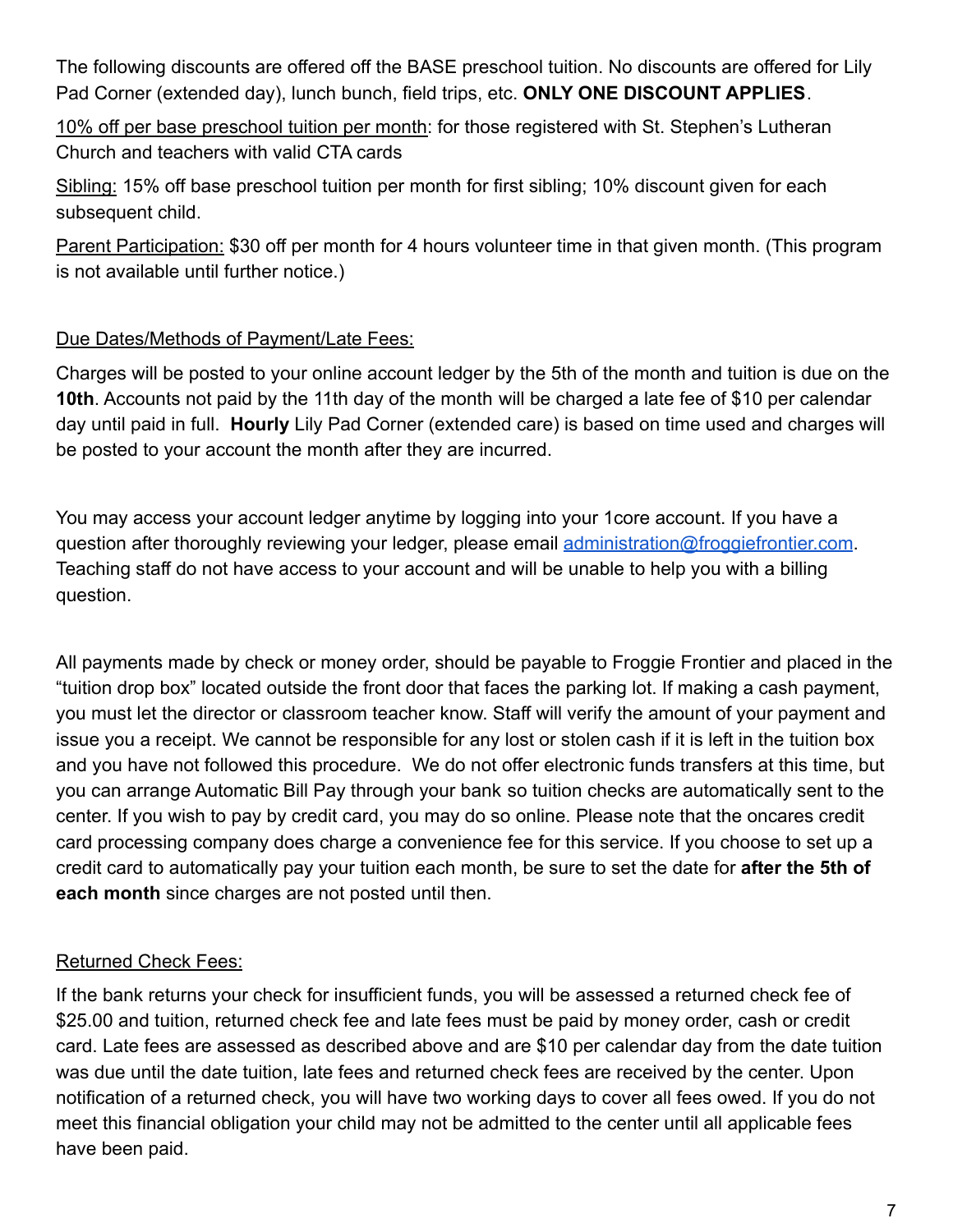In the event of a second returned check, all future tuition fees will need to be paid by money order, cashier's check, credit card or cash.

The center reserves the right to terminate enrollment at any time for nonpayment of fees.

## Late Pick Up Fees:

There will be a late pick up fee of \$2 per minute assessed for any child not picked up by 11:30 a.m. (Preschool Program), 12:15 p.m. (Lunch Bunch Program), or 5:30 p.m. (Lily Pad Corner Extended Care Program) if your lateness causes us to adjust our staffing. If we can accommodate your lateness without increasing staff hours, you will be billed at our standard \$6.50 per hour rate for extended care. This late fee will be posted to your account ledger. Chronic lateness (defined as the third time late in one calendar month) will require payment of double the late fee. Once labeled "chronic", the client must not be late for two consecutive months in order to have this label lifted.

# Lunch Fees:

If your child attends the Lunch Bunch or Lily Pad Corner program and you forget your child's lunch, there will be a charge of \$5 to supply a lunch for your child. Should you be late in picking up your child from the preschool program, your child will automatically be provided with a lunch at 11:45 a.m. This fee will be posted to your account ledger.

# Missing Clock in or Clock Out:

You (or a designated adult as listed on your child's form), must electronically sign your child in and out when dropping off and picking up from the center each day, using your unique assigned code. This code acts as a legal signature, so every person who is authorized to pick up or drop off your child will be assigned a separate code. Not using the proper code is in violation of licensing regulations. Failure to sign your child in and out of school properly will result in a fee of \$2 per missing clock-in/clock-out as this places the center in violation of childcare regulations.

Additionally, if you fail to sign your child into the center, we do not have the legal authorization to provide consent for medical treatment for your child in case of emergency. If you fail to sign your child in, you will receive an email and/or text notification from us letting you know that you must provide us with authorization to sign your child in on your behalf by handwriting and signing a note and emailing this back. It is very important that you do this as soon as possible in case of emergency.

On occasion, the internet does go down at the center. When this occurs, you will be required to sign your child in/out using our manual timesheet binder. Failure to do so will also result in a \$2 missing clock in/out fee.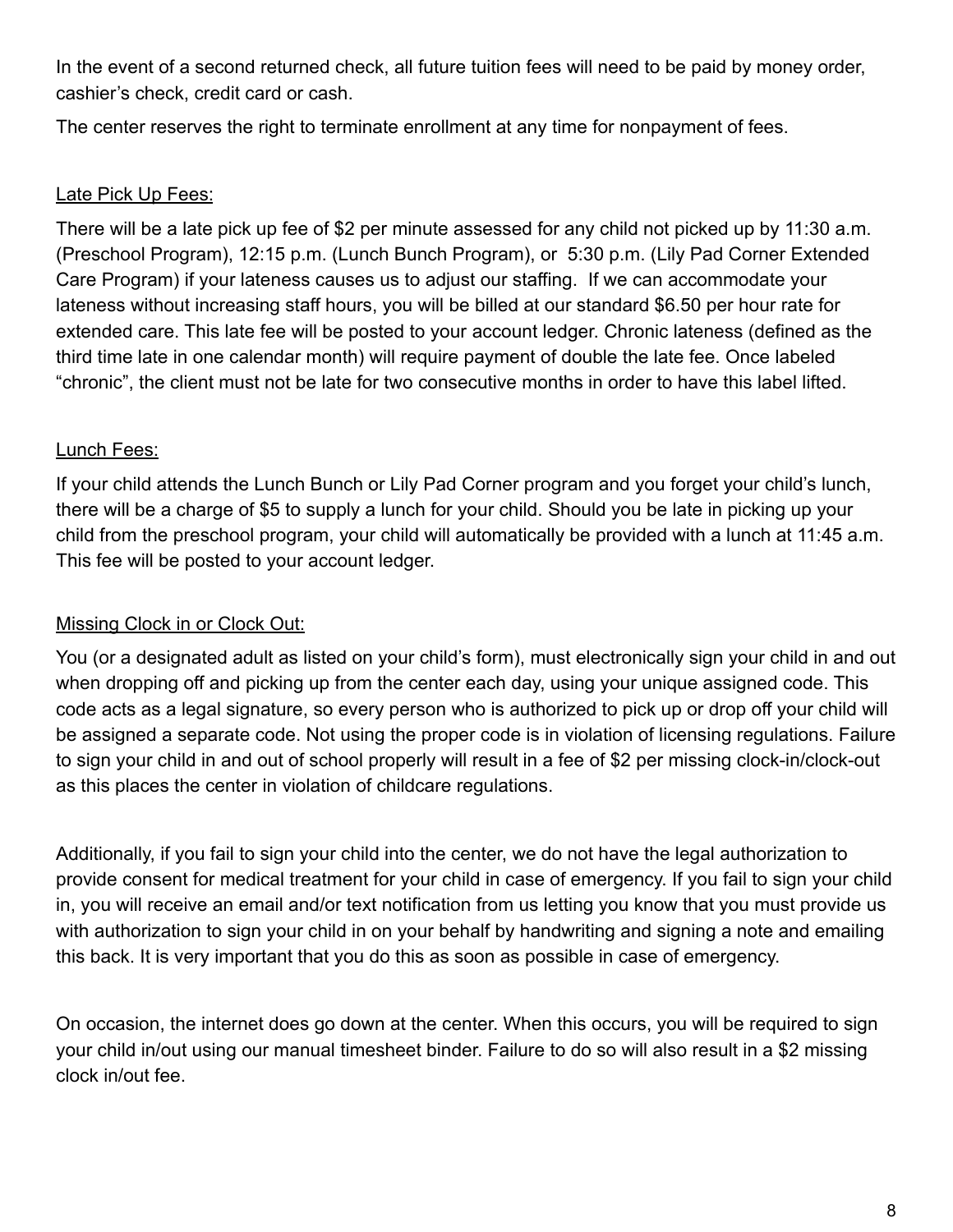# Late Pick-Up for III Child Fee:

When a child becomes ill at the center and needs to be sent home, you (or a designated representative as listed on your child's form) need to pick your child up from the center immediately, but no later than one hour of notification of the illness. Because we isolate ill children whenever possible, this requires one-on-one supervision, which causes the center to incur extra staffing costs. For this reason, failure to pick your child up within one hour will result in a \$15 late fee, plus \$15 per hour fee thereafter to partially cover this extra staffing expense.

# Vacations/Medical Absences:

There is no refund or prorated tuition available for client vacations, holidays, or absences. When children are scheduled for vacations, we may allow staff members to take days off or plan meetings. If you return early, or your plans change, PLEASE call before bringing your child in, so we can ensure that we have adequate staffing to meet the needs of your child.

Power Outages: The center is required by licensing to maintain certain temperatures inside our classrooms. If a power outage causes us to become non-compliant in this area, we have no choice but to close the center. If this occurs, and you need to pick up your child early and there is less than 45 minutes left in the school day at the time of pick up, no refunds will be given for tuition. For those attending Lily Pad Corner, you will only be charged for time used at the standard \$6.50 per hour rate.

If a power outage causes your child's school day to be cancelled, make up days have been built into the calendar at the end of the school year. Regretfully, if you are unable to participate in a make up day, refunds will not be issued.

# Termination of Enrollment:

Children benefit most when their school program and their home share a similar philosophy of teaching and discipline. Should either Froggie Frontier or the parent feel that the child is not benefiting from the program, either party may terminate enrollment. Froggie Frontier requires a 15 day written notice prior to the last day of attendance. Tuition must continue to be paid during the 15 day notice period. If tuition has been prepaid, and there is an account credit following the required 15 days, this amount will be refunded within 45 days, provided it is not the last month of the school year. Froggie Frontier will not pro-rate tuition or offer refunds on pre-paid tuition for early withdrawal from the program during the last month of the school year. (May)

Froggie Frontier may terminate enrollment at any time and a child may be withdrawn from the program for the following reasons:

- The child presents a health or safety threat
- The child is not fully toilet trained
- There are on-going behavioral issues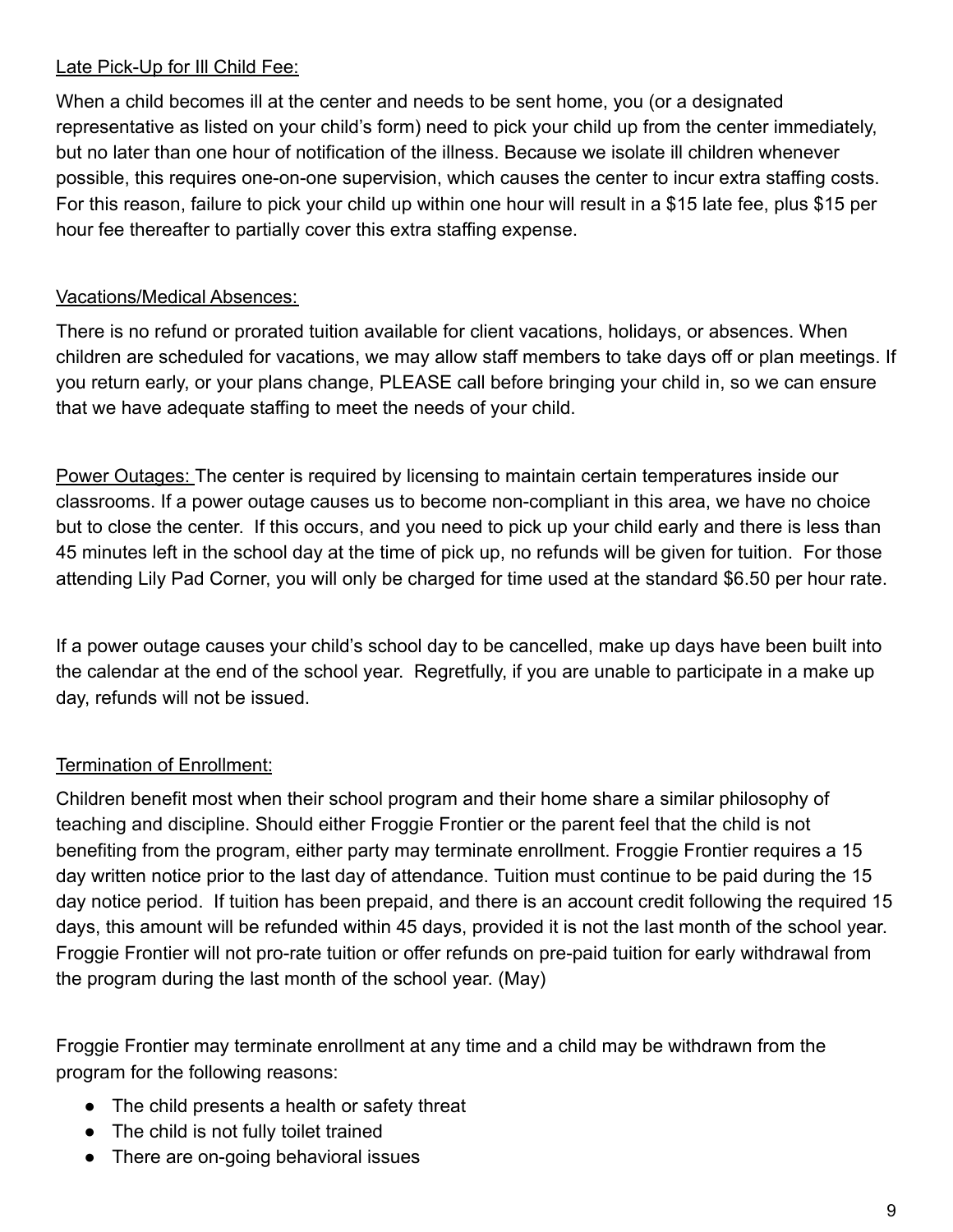- There is an inability or unwillingness by the child to follow teacher directions
- Inappropriate parental behavior towards teachers, staff, other children, or other parents
- Lack of tuition payment or ongoing late payment of fees
- Failure to follow center policies and procedures or lack of parental cooperation
- The needs of the child can not be met

# Change in Fees

In the event that Froggie Frontier changes the fees to any of its programs or services, you will be provided with 30 days written notice of any such change.

# **Enrollment Requirements**

Prior to a child's first day of attendance, registration must be completed in oncares and the following must be submitted:

- Registration Form
- Child's Preadmission Health History
- Emergency Information Form
- Physician's Report & TB Clearance
- Consent for Emergency Medical Treatment
- Immunization Records (state law requires all children to be current with their immunizations)
- Admission Agreement
- Financial Agreement
- Parents' Rights Form
- Personal (Child's) Rights Form
- Walking Field Trip Permission Slip
- Enrollment Fee of \$65 first year/\$65 every year thereafter and first month's tuition
- Registration in the Bloomz! Communication app
- ASQ Questionnaire (via an on-line link which must be completed within one month from receipt)
- Anaphylaxis Emergency Plan form (for those children who require an epipen or inhaler to be stored at the center)

#### Returning Students must submit the following by the first day of the new school year:

- Admission Agreement
- Financial Agreement
- Physician's Report (if more than one year old from last submission)
- If not previously completed: ASQ Questionnaire and Registration in the Bloomz! Communication app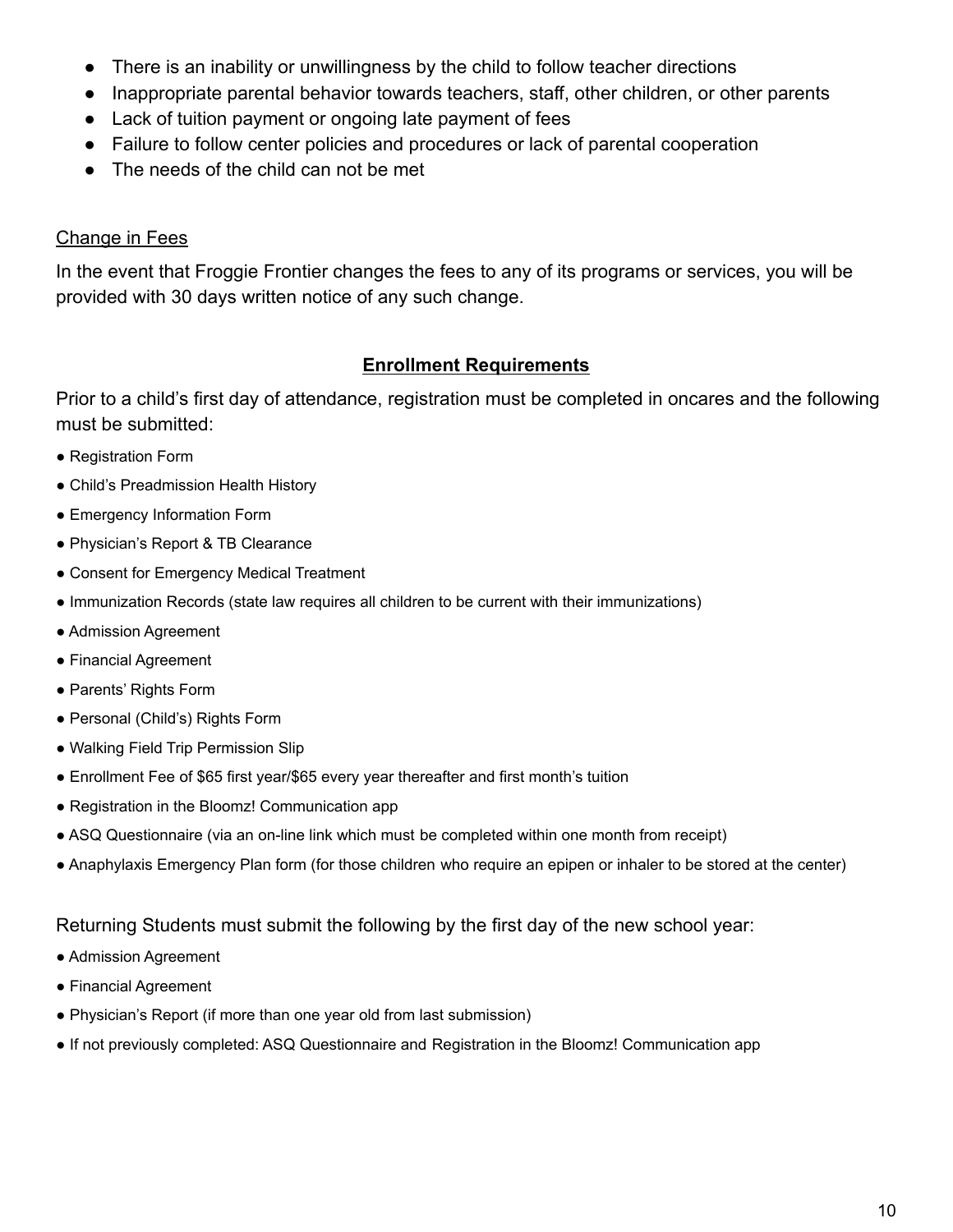# **What to Bring on the First Day**

• Change of clothes in a zip-lock bag clearly marked with your child's name. This should include underwear and socks. These will remain at the center for your child's use in case of accident or spill.

● Nutritious, non-nut, non-perishable lunch (if participating in the Lunch Bunch or Lily Pad Corner Extended Care programs). **Food containing nuts or labeled as "may contain nuts" should not be sent to school.** This includes peanut butter, granola bars, or cookies or candy with nuts.

● For Lily Pad Corner Students ONLY: **SMALL** blanket and **SMALL** special doll or stuffed animal for naptime, marked with your child's name and sent in a zip lock bag. Due to current recommendations, these must fit inside a large ziplock bag that can be closed.

# **What to Wear to School**

Please send your child dressed for play in clothes that can get messy. Active outdoor play is beneficial to children. We go outside daily unless it is raining or a "spare the air" day. Please dress your child appropriately for the weather and send your child to school wearing sunscreen during the warmer months. (We are not allowed to apply sunscreen to your child.) Be sure to label all outdoor garments. We recommend that girls wear shorts underneath their dresses. Closed toe shoes such as tennis shoes are highly recommended. (Please no flip flops or shoes without backs.) Children who are not in appropriate footwear will not be allowed to climb on the structures.

We try to foster as much independence as possible, which includes encouraging the children to fasten their own clothes. It helps if you provide clothing that is easy for your child to manipulate. This is especially important for toileting issues. (Please note that we do not allow children to wear "pull ups" or other toilet training garments to the center. Children must be fully toilet trained, including the ability to wipe themselves to attend our program.)

# **Daily Procedures**

#### Arrival/Sign-In

Prior to leaving for school, please take the temperature of every member of your household. If anyone has a fever of 100.4 or higher, has any high risk symptoms of covid-19 (cough, difficulty breathing, loss of taste or smell), signs of another communicable disease, or has been in contact within the last 10 days with anyone who has a known or suspected case of COVID-19, **please do not come to school and please immediately notify the school.**

Children are welcome to arrive for the preschool program beginning at 8:25 a.m. Should you clock in prior to the times listed above, you will be billed at a rate of \$7.00 per hour for this time unless you are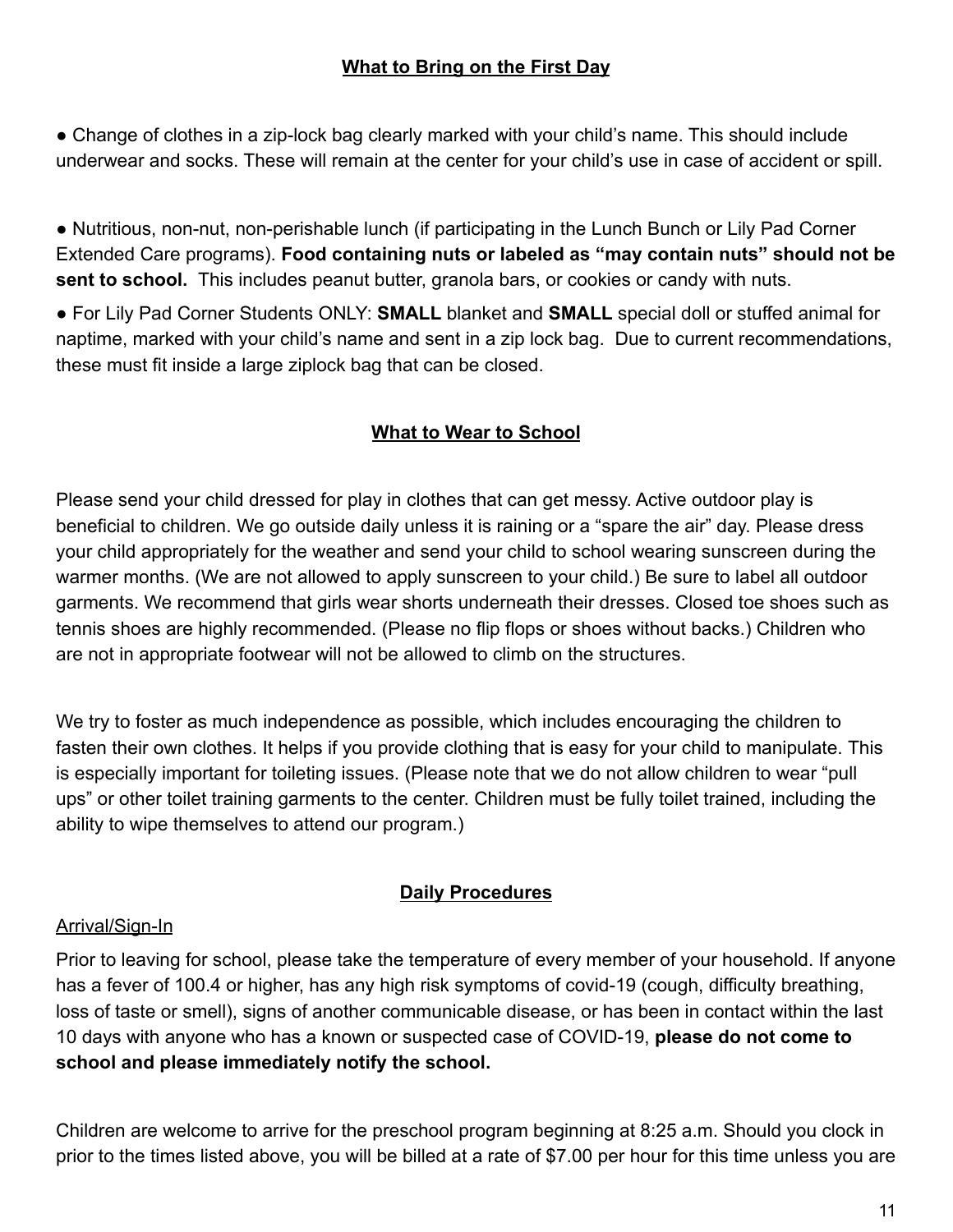At this time, we are having families drop off and pick up students **outside of the classrooms**. Parents and other family members are still not allowed inside the facility at this time without prior arrangement. Please note the following:

- All adults dropping off and picking up their child who have not been vaccinated for covid-19 should wear a mask.
- Face coverings for the students while inside are strongly encouraged but will be left up to parent discretion at this time.
- A daily health screening will be given to both you and your child.
- Children are required to be electronically clocked in (or signed in the manual timesheet binder if the internet is down) by a parent, legal guardian or other adult who is listed on your child's form.
- After signing in your child, please say goodbye to your child outside his/her classroom door. Your child will wash hands with a teacher upon arrival.
- Once we return to having parents drop their child off in the classrooms again, you will sign your child in, help your child wash hands, place items in their cubbies, and you can say goodbye inside the classroom. If you are not vaccinated for covid-19, you will be required to wear a mask during this time. While helping your child in the morning, please do not allow children or siblings to run into the classroom or onto the playground unattended.

If you use the morning Lily Pad Corner program or arrive late to the center for check in, please knock on your child's classroom door. A staff member will follow the above procedures with you from the classroom door.

# Departures/Sign-Out

Please arrive on time at the close of your child's program. You, or a designated adult as listed on your child's form, must sign out your child before taking him/her from the center for the day. (Again, failure to clock and sign your child in and out of school will result in a missing sign in/sign out fee of \$2 per missing clock in/out.)

If you are arriving after preschool (11:30 a.m.) a teacher will be assisting with sign out and escorting your child to meet you at the classroom door. If you are arriving at the end of the lunch bunch (12:15 p.m.), you will check out at the playground gate unless there is inclement weather. PM Lily Pad Corner students will be checked out either at the classroom door or the playground gate, depending on what time you arrive.

Please let us know if someone other than yourself will be picking up your child from the center. This person must be listed on your child's identification form, be at least 18 years of age, and will be asked to show a photo I.D. We will be unable to release your child to anyone not listed on his/her form or without prior written authorization. For this reason, please provide a thorough list of those people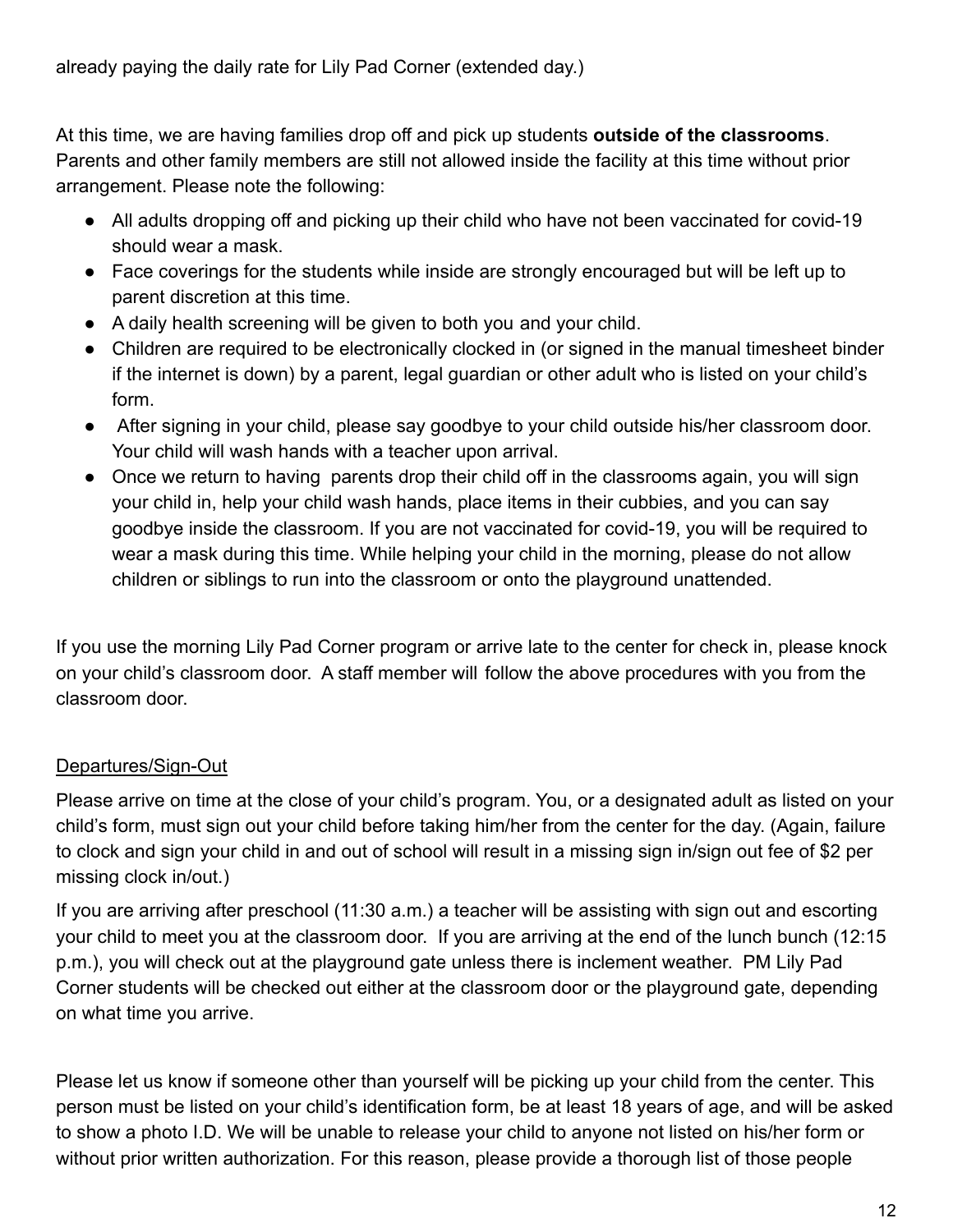authorized to pick up your child on your child's enrollment form so we can assign them their electronic code. Please also note that we are required by law to release a child to a biological or custodial parent unless we have been provided with copies of court documents that state otherwise.

There will be a late pick up fee of \$2 per minute assessed for any child not picked up by 11:30 a.m. (Preschool Program), 12:15 p.m. (Lunch Bunch Program), or 5:30 p.m. (Lily Pad Corner). This late fee will be posted to your account ledger. If we are unable to reach you within an hour from the time that your child's program ended, and have been unsuccessful in contacting the people on your child's emergency contact list, we have no recourse but to call Child Protective Services (CPS) or the local Sheriff's Department to report the steps we have taken to locate you and request their assistance.

# Nap

If your child participates in the Lily Pad Corner program, California State Law requires that provisions be made for all children less than five years of age to have a nap or rest period. We also encourage the older children to rest quietly as well. Each child will be provided with a sanitized mat for this time. Please provide a SMALL blanket, labeled with your child's name, for use during this time. These blankets must be taken home EACH week, on your child's last day of the week for laundering.

After approximately a half hour, any child who is still awake will be allowed to do a quiet supervised activity.

# **Nutrition**

# No Nut Products at School:

We do not serve nuts or nut products. If your child participates in the Lunch Bunch or Lily Pad Corner programs, please do NOT send your child to school with food items containing nuts or nut products. If you are sending an alternative that looks like a nut product, such as sunflower butter, please let us know. (You can simply put a post it note in your child's lunch bag.) Please do not be offended if we take an item away from your child's lunch that we aren't sure of. We have some students with severe allergies and need to be extra diligent with our policies to keep them safe.

#### Snack:

We provide a nutritious snack daily in both the preschool program and in the Lily Pad Corner program. Each snack shall include at least 1 serving from each of 2 or more of the four major food groups. We also do a cooking project or create a special snack almost weekly that may contain some sugar. If you would rather not have your child participate in these projects or be served an occasional small treat on special event days, please let us know. A snack menu will be posted near the outside sign in/out area. Once parents are allowed back into the classrooms, the snack menu will be posted on the parent bulletin board.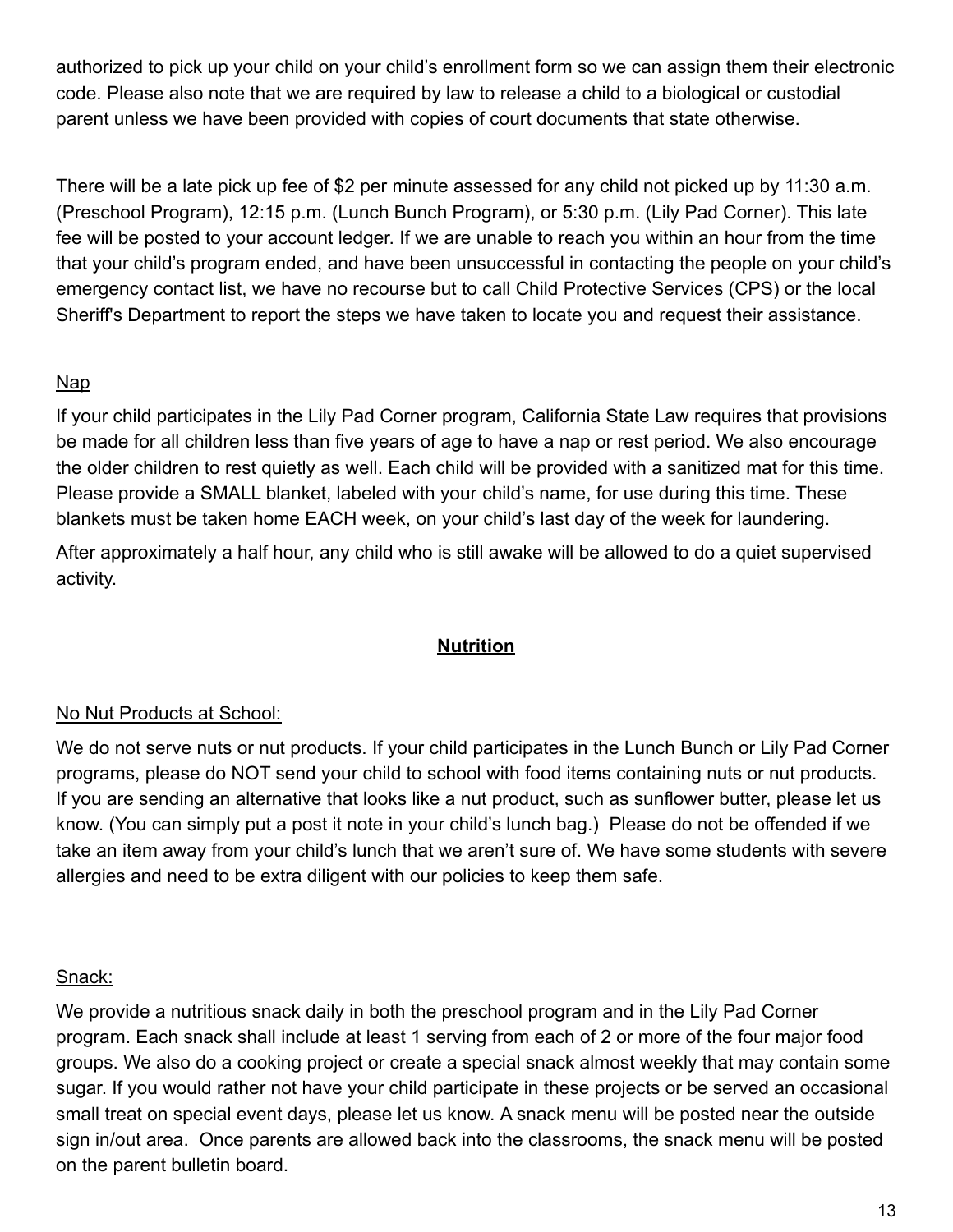## Lunch:

If your child attends the Lunch Bunch or Lily Pad Corner programs, please provide a nutritious lunch and remember to include any utensils your child will need. We cannot refrigerate, prepare, or heat lunches for the children, so please plan accordingly. When preparing your child's lunch, please remember to provide small portions that your child can easily eat him/herself, and try to keep meals low in sugar**. Please don't pack nut products, items** l**abeled as "may contain nuts",** candy or soda pop of any kind. If you need suggestions for healthy lunch choices, please ask. We do not allow the children to share lunches. If you forget your child's lunch, your child will be provided with one at a cost of \$5. This fee will be posted to your account ledger.

#### **Other School Policies and Misc. Information**

#### Birthdays:

We love helping a child celebrate a birthday. We let our birthday child be our special helper for the day and provide them with a special birthday crown. If you would like to send in a special store bought (non nut or popcorn snack) to share with your child's class, please check with your child's teacher for classroom allergies and for the number of individual servings that will be needed. Please make sure the snack is something that can be easily served such as popsicles or cookies and that is also lower in sugar if possible. An ingredient list must be provided so staff can check for possible student allergies.

#### School Holidays and Closures:

We use local school district calendars (Buckeye, Rescue & Folsom) as a GENERAL guideline for our school year calendar and will be closed on the following days:

Labor Day – Sept. 6 Staff Development Day - October 4 Veteran's Day – Nov. 11 Thanksgiving Break Nov. 22 – Nov. 26 Winter Break/Christmas Dec. 20 – Dec. 31 Martin Luther King, Jr. Day – Jan. 17 Lincoln's Birthday/Staff Development Day - Feb. 14 President's Day - Feb. 21 Spring Break: April 11 - April 15 Last Day of School: May 26 Make Up Days Due to Unexpected School Closures: May 27, May 31, June 1 and June 2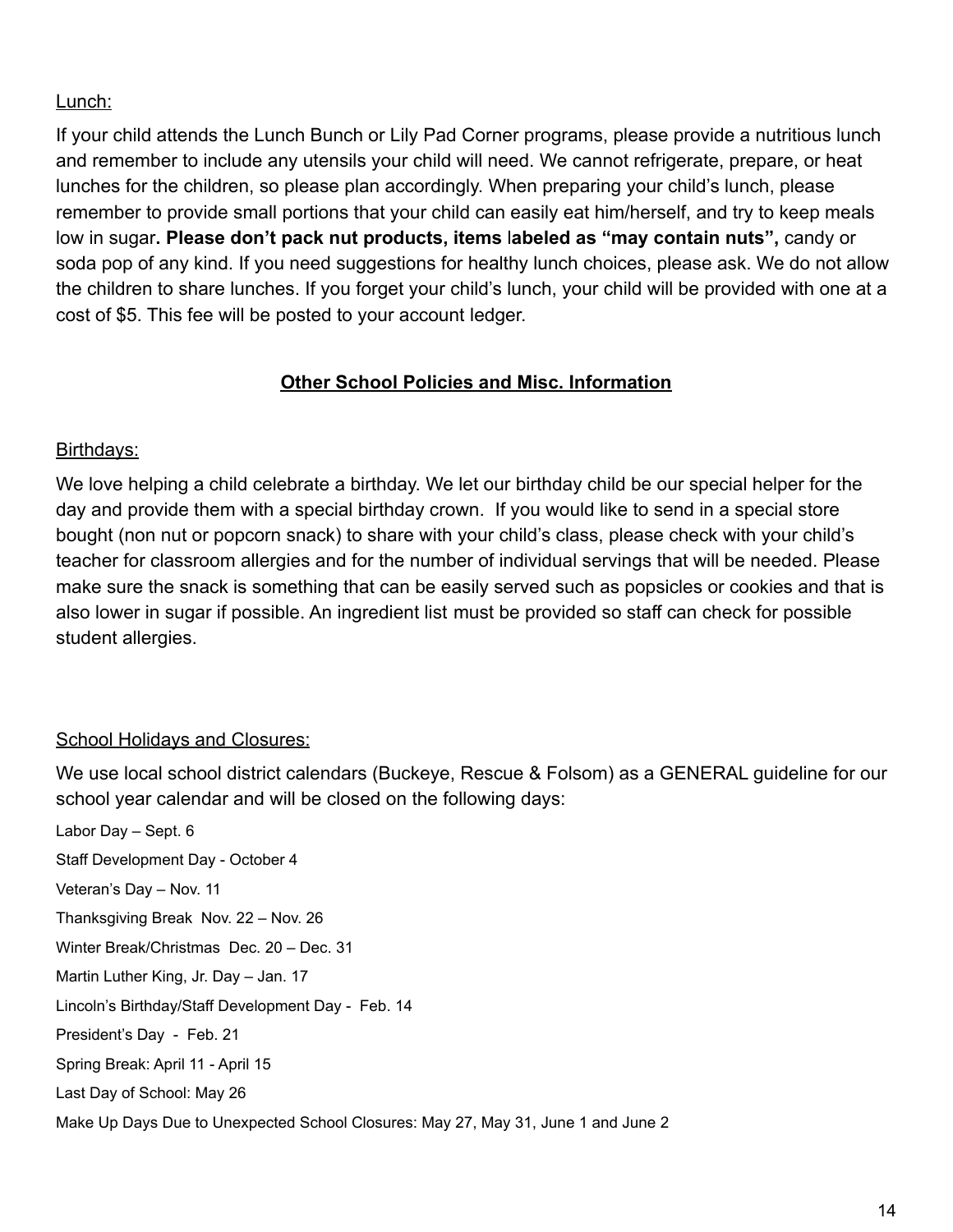We may provide an extended care program during the winter break at an additional charge if enough clients need this service. We will have a sign- up sheet the month prior to the break to determine need. Should not enough clients need this service, we will provide contact information for childcare providers in the area upon request.

Froggie Frontier will follow the same action taken by Buckeye Union School District (BUSD) in the event of a school closure due to snow. If BUSD closes its El Dorado Hills schools, then so will Froggie Frontier. Every attempt to contact you will be made if this action is taken. You can also tune in to local television and radio stations or visit www.buckeyeusd.org or www.froggiefrontier.com to access this information.

# **Other Policies**

# DVD/TV/Internet Policy:

Videos, DVDs and TV viewing are used only for special events, curriculum enhancements, non-napping children in the Lily Pad Corner program, or on occasion, during recess time in inclement weather. Any TV programs shown are chosen only from select networks (such as PBS) and videos and DVD's have been previewed by Center staff or a member of the Parent Participation Program to ensure that they are age appropriate and don't contain violence or inappropriate behavior or language. For this reason, we ask that children not bring in DVD's from home to share.

We do utilize a select number of teacher selected websites for music and movement activities and for curriculum enhancement.

# Photo & Media Policy:

We take photos of the children for use throughout the classroom, on bulletin boards, student folders and for viewing by parents, guardians, and staff, which we will occasionally post on Bloomz. Photos and videos of your child will not be used for advertisement, school publications or the school website without your permission.

# Rights of the Licensing Agency:

Froggie Frontier is licensed by the State of California, Department of Social Services. The Department of Social Services has the authority to interview children or staff, and to inspect, audit and/or copy childcare records, without prior consent. The Department of Social Services has the authority to observe the physical condition of the child(ren), including conditions that could indicate abuse, neglect, or inappropriate placement.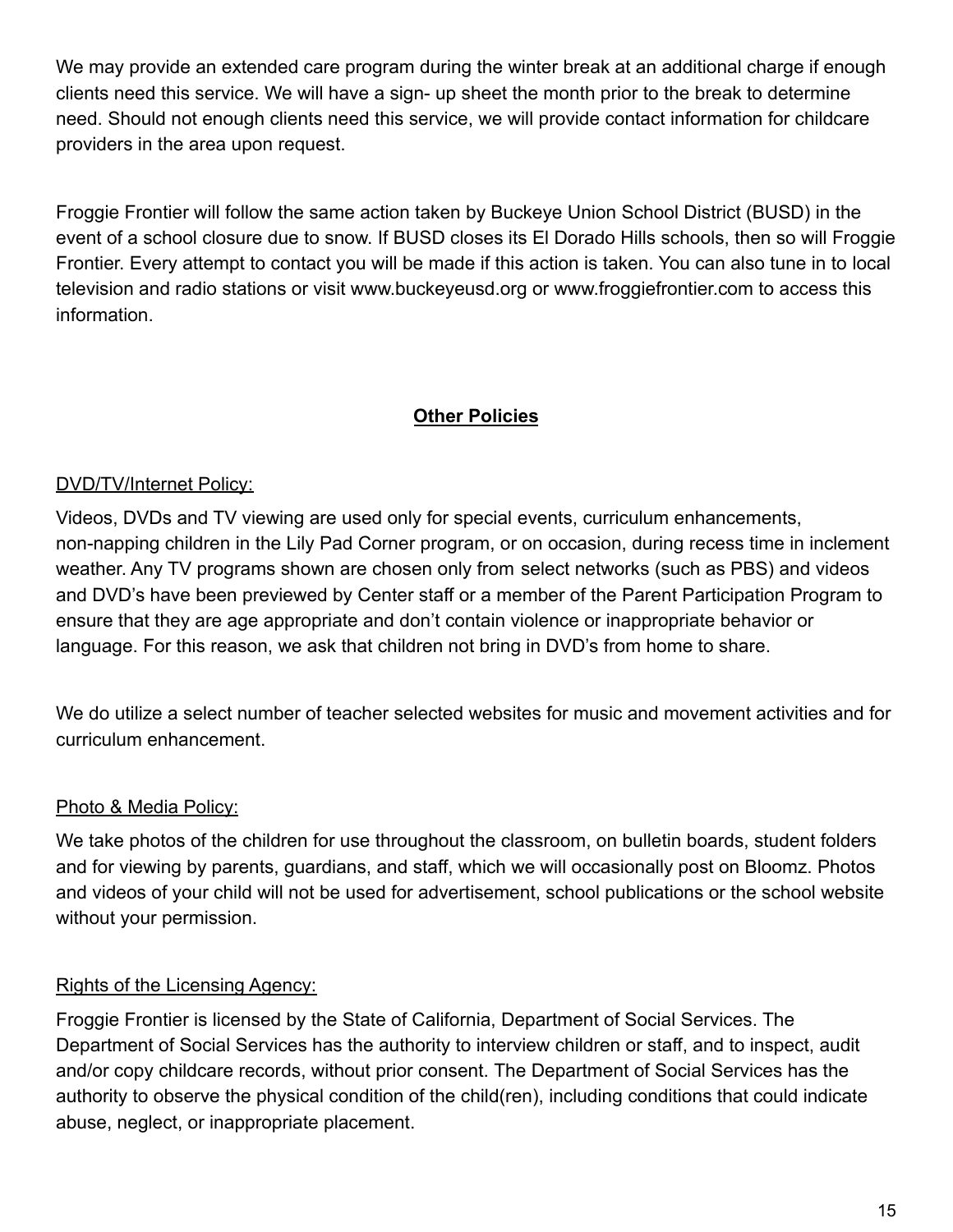## Tobacco-Free School:

Froggie Frontier is a Tobacco Free School and no smoking of any kind is allowed by staff, parents and the general public at the school, church or around school and church grounds.

## Dogs at School:

Because of potential allergies and general safety, dogs are not allowed inside the school or playground unless they are certified seeing eye dogs or companion dogs, or are part of a school event or instructional program.

# **Discipline Policy**

Our staff is trained in positive discipline techniques. We focus on teaching children to use their words to express their feelings and solve problems with others. We use frequent role-playing exercises with the children so they can learn appropriate ways to socialize with others. The foundation of our program is based on the **Teaching Pyramid,** a systematic and **evidence-based** framework developed by the **[Center on the Social and Emotional Foundations](http://csefel.vanderbilt.edu/) for Early Learning (CSEFEL)** that incorporates Early Childhood Positive Behavior Support (EC-PBS) through promoting social-emotional development, providing support for children's appropriate behavior, preventing challenging behavior, and addressing problematic behavior. For more information: please visit: <https://cainclusion.org/teachingpyramid/about-the-teaching-pyramid/>

At Froggie Frontier, we have 3 expectations:

- 1) We are safe.
- 2) We are respectful.
- 3) We are kind.

The children are actively involved in developing rules around these expectations, are encouraged to exhibit these behaviors, are positively recognized for their contributions to these expectations and are supported in learning to recognize these positive behaviors in themselves and in others.

To further support the Teaching Pyramid Model, we incorporate lessons from the Early Learning Curriculum through Second Step that provides a school year long program divided into 4 units: Skills for Learning, Feelings and Empathy, Managing Emotions, and Friendship Skills and Problem Solving. More information can be found at:

<https://www.secondstep.org/early-learning-curriculum>

When challenging behavior occurs, we will verbally discuss ways to handle the situation and use redirection and/or positive reinforcement whenever possible. If these techniques do not work, staff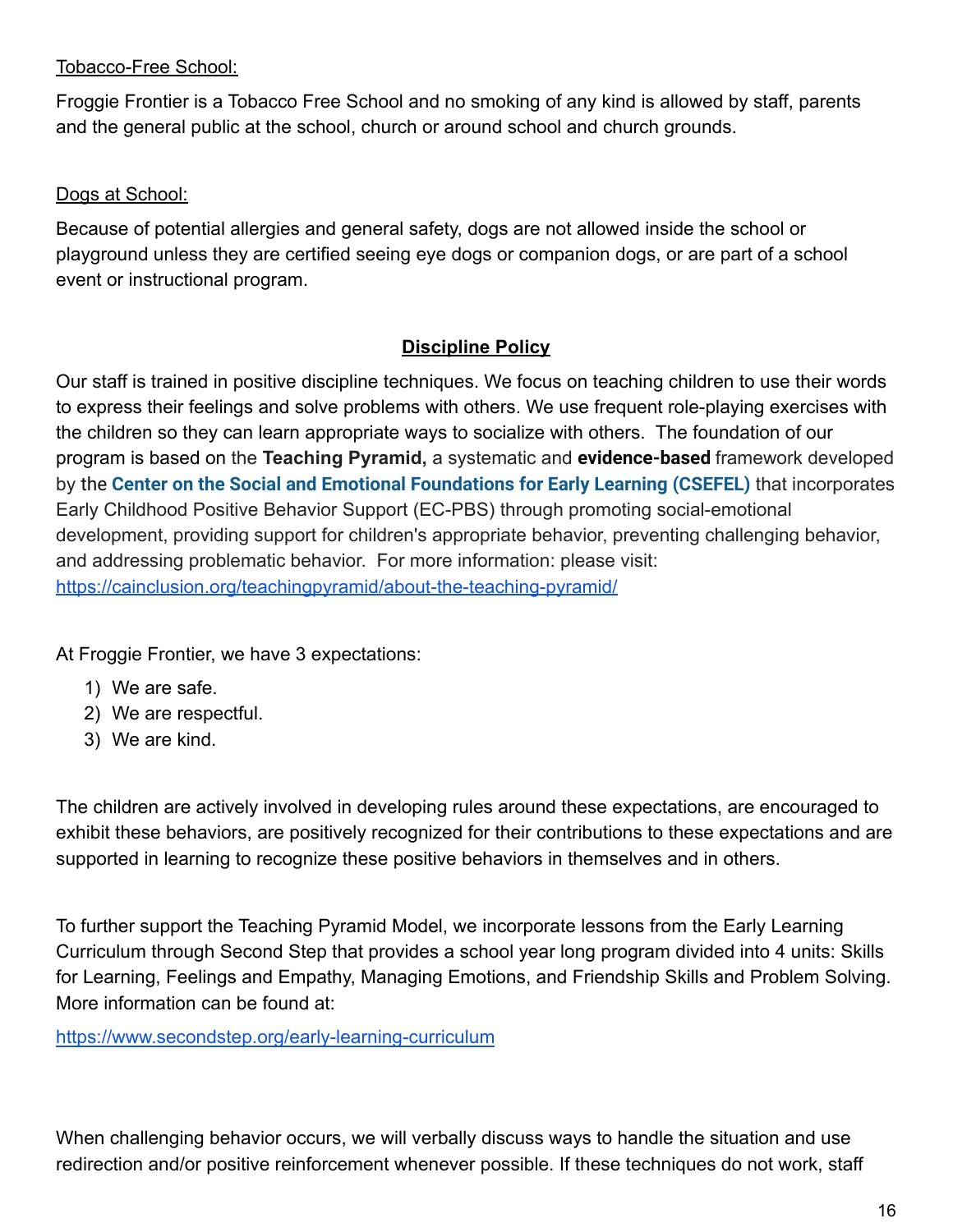may remove a child from a group area for a short "reset" break as long as visual supervision can be maintained. A child is always allowed to return to play if they can be safe and follow the rules.

Staff will gently, physically remove a child only if:

a) the child is hurting another individual b) the child is in danger of being hurt c) the child refuses to leave an area as required and visual supervision cannot be maintained.

If a child is crying or disrupting the rest of the children, the child will be redirected to a quiet area of the room, away from the group and be calmed.

Children often react to what we, as adults, might consider "minor" changes in their lives. Please keep us informed about things that might be occurring at home so we can offer extra support to your child as necessary. We believe in working together with the parent to make sure each child's experience in preschool is a successful one.

In the event that a child is continually struggling with behavior issues, we will require a parent/teacher/administrator conference in order to establish a plan to help your child to be successful in the preschool environment. This might result in the use of a behavior chart, reward system, behavior contract or other strategies. After 2 weeks, follow up will be conducted with parents to review the changes in behavior and to make modifications as necessary. If the center is unable to meet the needs of the child, it may be necessary for parents to make alternative arrangements for their child's preschool experience.

Extreme behavior that causes a safety concern for the child, staff or other children may result in a phone call to the parent requesting immediate removal of the child from the center for the day. The second call for removal within thirty days will result in a two-week probation. If there has not been an acceptable behavioral change in that two-week period, or if the behavior returns, then the child may be dismissed immediately. In the event that a child becomes physical or violent or is considered dangerous to the health or safety of self, other children, or staff, the administrator reserves the right to dismiss a child with a 24-hour written notice to the parent.

Our Discipline Policy shall be in accordance with Section 101223, Personal Rights from the State of California Department of Social Services as follows: Each child receiving services from a Child Care Center shall have rights, which include, but are not limited to, the following:

(1) To be accorded dignity in his/her personal relationships with staff and other persons. (2) To be accorded safe, healthful and comfortable accommodations, furnishings and equipment to meet his/her needs. (3) To be free from corporal or unusual punishment, infliction of pain, humiliation, intimidation, ridicule, coercion, threat, mental abuse, or other actions of a punitive nature, including but not limited to: interference with daily living functions, including eating, sleeping, or toileting; or withholding of shelter, clothing, medication or aids to physical functioning. (4) To be informed, and to have his/her authorized representative, if any, informed by the licensee of the provisions of law regarding complaints including, but not limited to, the address and telephone number of the complaint receiving unit of the licensing agency and of information regarding confidentiality: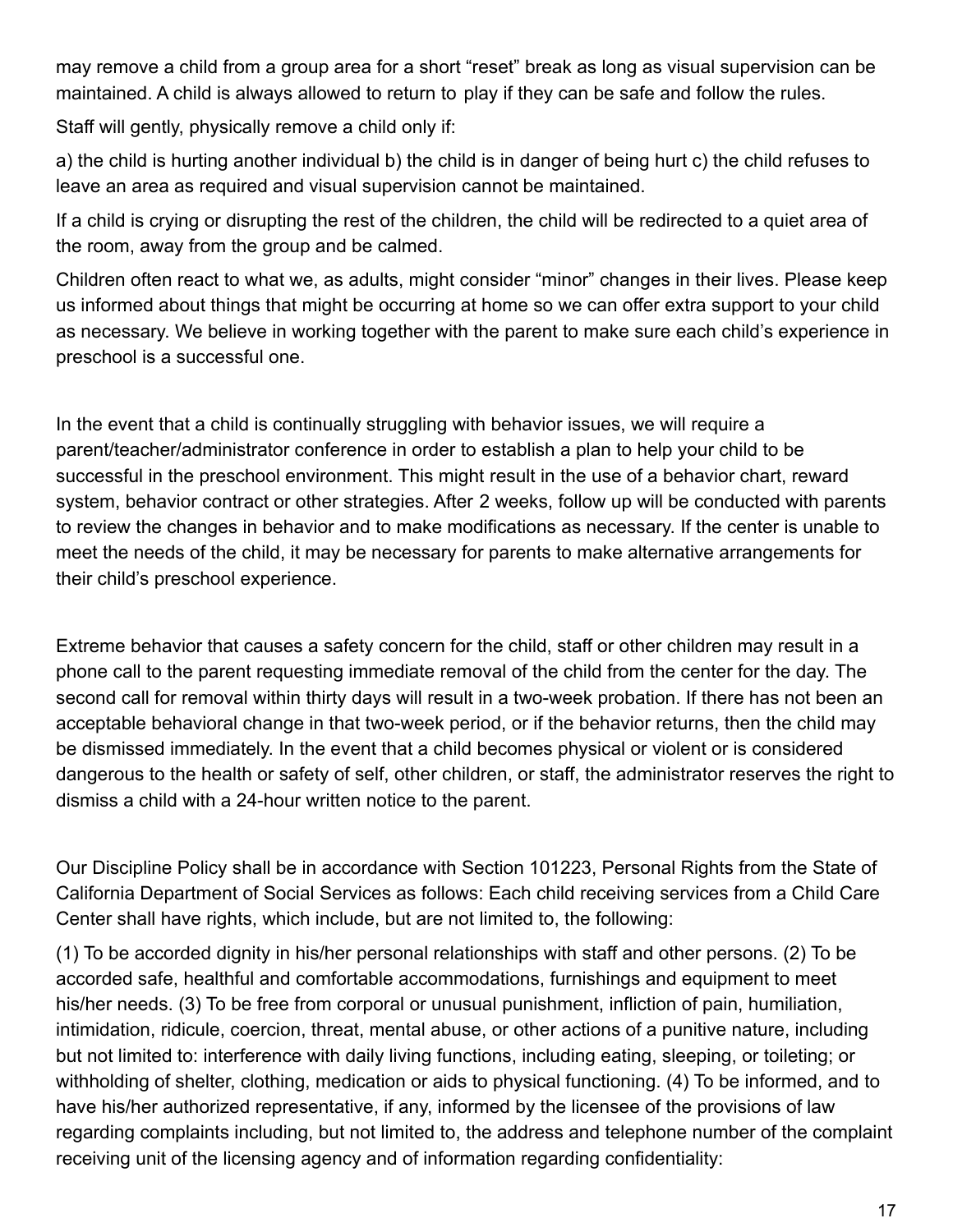California Department of Social Services Community Care Licensing Division River City Regional Office 2525 Natomas Park Drive Suite 250 Sacramento, CA 95833

(916) 263-5744

(5) To be free to attend religious services or activities of his/her choice and to have visits from the spiritual advisor of his/her choice. Attendance at religious services, either in or outside the facility, shall be on a completely voluntary basis. In Child Care Centers, decisions concerning attendance at religious services or visits from spiritual advisors shall be made by the parent(s), or guardian(s) of the child. (6) Not to be locked in any room, building, or facility premises by day or night. (7) Not to be placed in any restraining device, except a supportive restraint approved in advance by the licensing agency.

# **Health and Safety**

The health and safety of the students, our staff and your families is our top priority. A daily health review and temperature check is given when each child arrives at the center. The center reserves the right to determine whether a child is well enough to be in attendance that day. If a child is unable to participate in all aspects of the program, both inside and outside, we do not consider them well enough to be in attendance. Refunds or "makeup days" are not given for absences due to illness.

# **Please keep your child home if he/she:**

- has a fever of 100.4 or above or has had one during the previous 72 hour period
- has a heavy, colored nasal discharge
- has a constant cough.
- has symptoms of a communicable disease<sup>\*</sup> (symptoms may include: reddened eyes, discharge from the eyes, sore throat, abdominal pain, nausea, diarrhea, and fever).
- Has diarrhea, vomiting or stomach upset or has had during the previous 72 hour period.
- Has a high risk symptom of COVID-19 (cough, difficulty breathing, new loss of smell or taste)
- presents with or complains of 2 of the following symptoms of COVID-19: muscle ache, headache, sore throat, congestion/runny nose, or fatigue
- Has had exposure to someone with a known or suspected case of COVID-19.

# **Please also keep your child at home if anyone in your household**:

- Has a fever of 100.4 or above or has had one during the previous 72 hour period
- Presents with or complains of 1 of the high risk symptoms associated with COVID-19 (cough, difficulty breathing or new loss of smell or taste)
- Has 2 or more low risk symptoms of COVID-19: muscle ache, headache, sore throat, runny nose/congestion, fatigue, or has had exposure to someone with a known or suspected case of COVID-19. **Please notify your health care provider immediately so they can advise you of isolation, quarantine and testing requirements and recommendations.**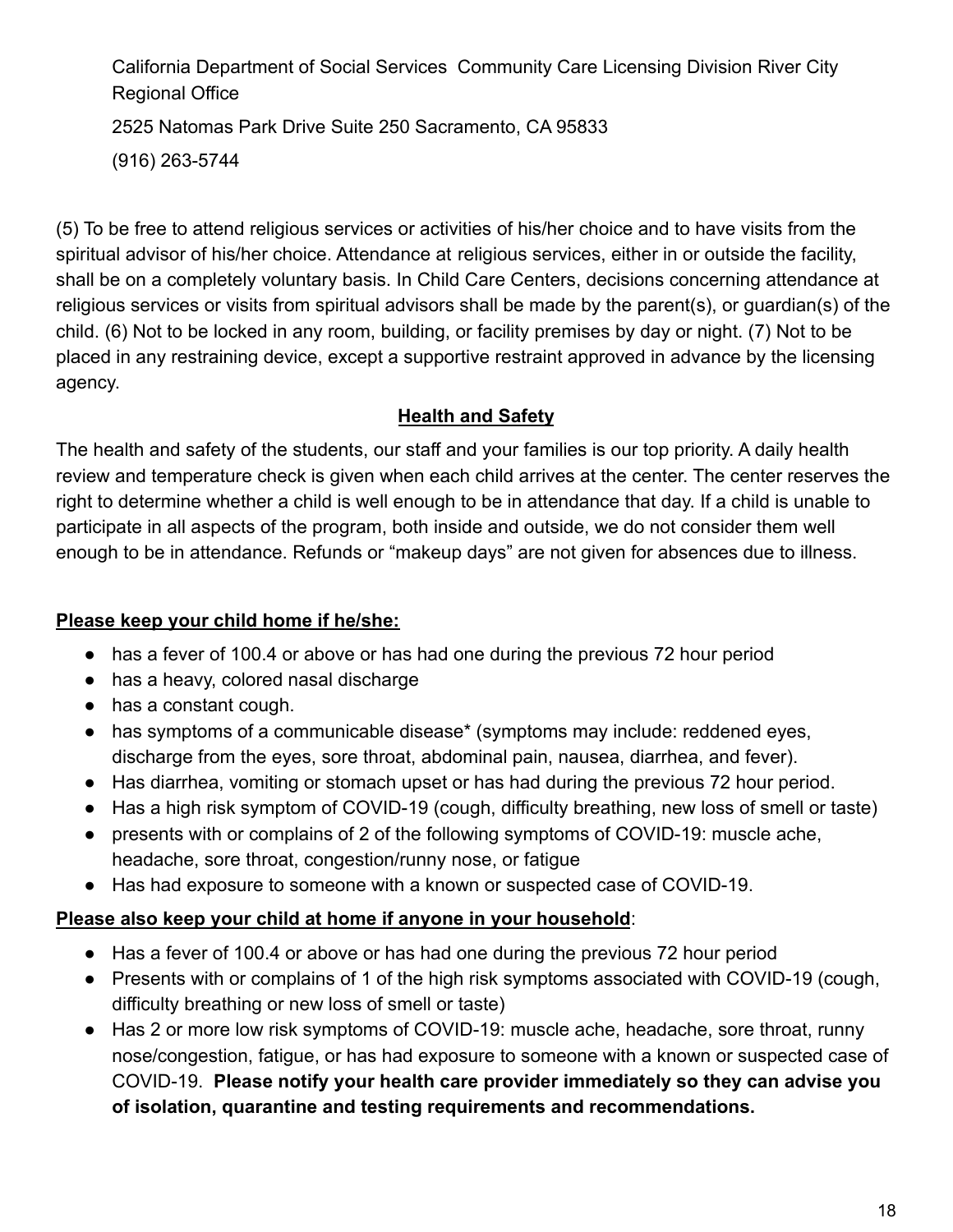# **For known or suspected cases of COVID-19, your child may return to school:**

**● Only with a written physician's note stating that is safe for the child to return**

## **For non-COVID-19 related illnesses, your child may return to school:**

- If your child has been fever free, without medication for 72 hours. A fever is defined as 100.4 or higher.
- If your child has been free from stomach upset for 72 hours without medication
- If the incubation period for a communicable disease has passed\*
- If your child has a written doctor's release

# \*Communicable Disease Policy

Please notify the school at once if your child has a communicable disease so that we may notify other parents of possible contact and/or exposure. Any child with a communicable disease must have a written doctor's release before returning to the center. Communicable diseases include but are not limited to: conjunctivitis (pink eye), chicken pox, encephalitis, fifth disease, head lice, hepatitis "A", hepatitis "B", hepatitis "C", impetigo, measles, meningitis, mononucleosis, mumps, pinworms, ringworm, salmonella, shigella (gastroenteritis), scabies, streptococcal infections (scarlet fever, strep throat), tuberculosis, whooping cough.

**Staff Illnesses**: When a staff member is sick, we have the same requirements to return to work as we outlined above for the students. We maintain our own roster of qualified substitute teachers and contract with several substitute teacher agencies. Because we normally maintain such low teacher/student ratios, we are usually able to still provide supervision within the legal 1:12 ratio if a staff member becomes ill. While we have never had to close in the past due to a lack of staffing, given possible COVID-19 and nationwide staffing shortages, this could be a possibility that we want to prepare for. We do not anticipate having to do so, but in the event that we are unable to provide care for all of the children scheduled to be in attendance on any given day, we will first ask for volunteers to forgo their school day. If we do not receive enough volunteers, we will give priority for attendance to our working families. Tuition will be credited/refunded in this scenario.

# **Pandemic/COVID-19 Protocols**

Froggie Frontier will follow the recommendations and guidelines established by our regulatory agency (Community Care Licensing), The El Dorado County Department of Public Health, the Centers for Disease Control and Prevention (CDC), the California Department of Public Health (CDPH) and Cal OSHA, in response to the COVID-19 pandemic in order to maintain best practices for the health and safety of our staff members and the children in our care. At this time, this includes but is not limited to the following: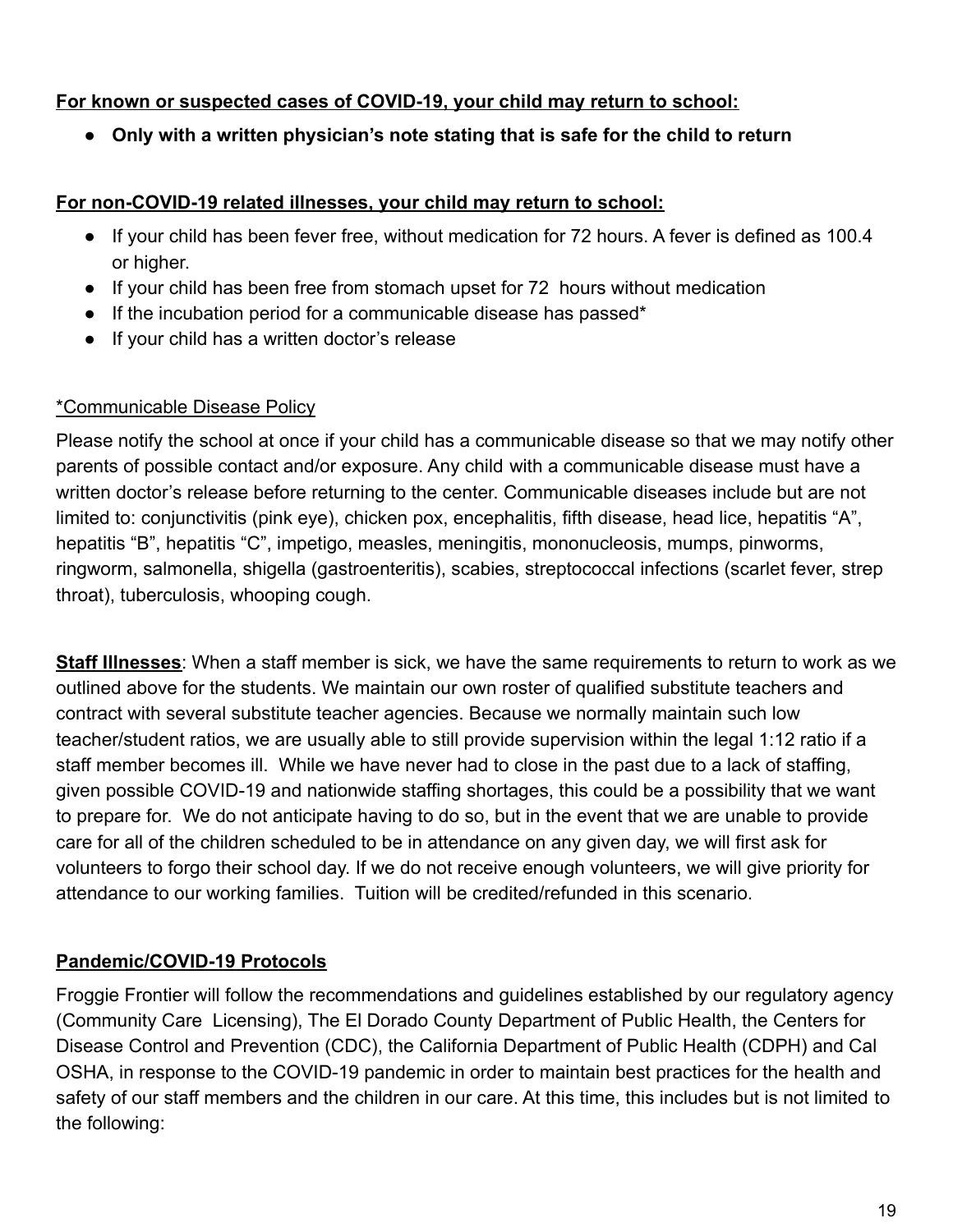- 1. Frequent hand washing/sanitizing (upon arrival, before snack and meal times, after outside play, if a child sneezes or coughs, and of course, after using the toilet.)
- 2. Frequent and regular sanitizing of surfaces throughout the day and heightened cleaning at the end of each day using EPA registered products and with an emphasis on disinfection of touch points
- 3. Regular sanitation of toys using EPA registered products
- 4. Using respiratory etiquette including covering cough or sneeze with a tissue or sleeve and having adequate supplies within easy reach including no-touch trash cans. (You can help us with this by reminding children to cough or sneeze into their elbows and then to wash their hands.)
- 5. Limiting the number of people entering our facility and classrooms by having drop off and pick up outside and by postponing field trips, guests and special events until further notice.
- 6. Including a covid-19 vaccination requirement for parent volunteers (once this program is reinstated)
- 7. Per current guidelines, staff are to continue mask wearing inside and students are encouraged to do so as well.
- 8. Removal of dress up clothes, playdough and other items that are not as easy to sanitize and/or to provide children with individual supplies for their use only.
- 9. Snack will be plated and served by staff, instead of served family--style as we have done in the past.

# Illness/Injury/Emergency

If your child is seriously injured or becomes ill at the center, you will be notified immediately and expected to pick your child up promptly from the center. If you cannot be reached, we will continue on to the list of people you provided on your child's form who are authorized to pick up your child. Your child must be picked up within 1 hour of notification of illness. Failure to do so will result in a \$15 per hour fee. In the event of an urgent condition, and one of the child's parents, legal guardians or authorized adults as listed on your child's form cannot be reached, we will contact the physician or dentist listed on your child's emergency form or have your child transported to a local hospital for care.

We try our best to prevent accidents from happening, however, children who are engaged in active play will fall down, get minor bumps, bruises or scrapes on occasion. If your child gets hurt while at school, we will provide you with an "ouch notice" upon pick up. We request that you sign this and return it to the tuition box on the day that you receive it. While we actively supervise the children at all times, occasionally, a child will bump or skin a knee and not mention it to us. If this occurs, we kindly ask that you let us know so we can document it.

# **Medications**

Medications, both prescribed and over the counter, may be given by the Administrator or approved staff if the following criteria are met:

• Medication is in the original container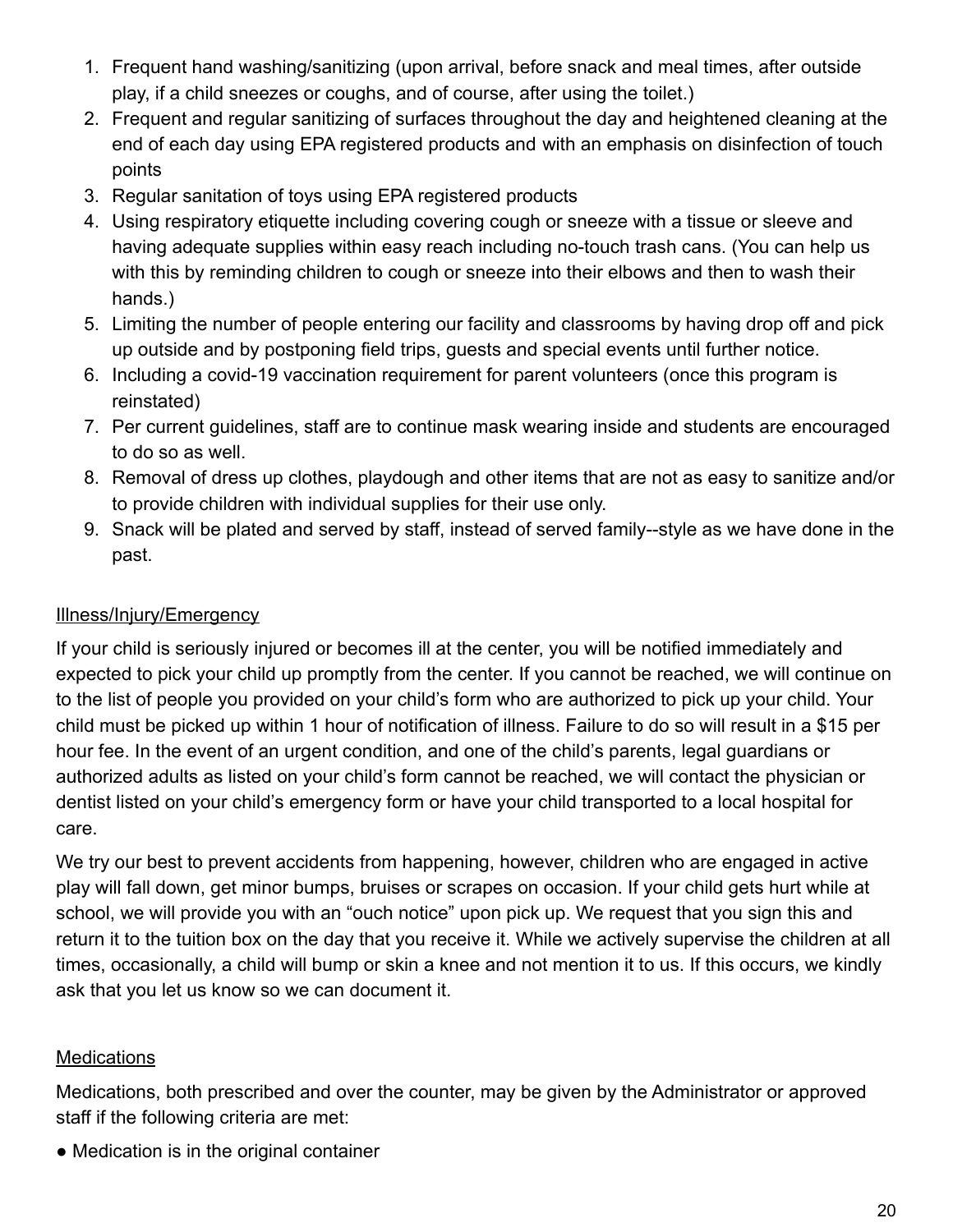● A note **from a physician** gives permission to dispense medication, indicates date, time and amount to be given and has **both the physician's signature** and the parent's signature.

If the above criteria are not met, center staff will NOT administer medication. A parent is welcome to come to the center to dispense medication to his/her child.

## Anaphylaxis Emergency Plan:

By law, children who require an inhaler or epipen to be stored at the center, must have a completed anaphylaxis emergency plan that has been completed by his/her physician prior to attendance. The physician must designate a person whom he/she authorizes (usually a parent or guardian) to provide staff training on the plan and the designee must provide the staff training on or before the child's first day of school.

# Emergency Procedures:

Froggie Frontier has developed an emergency response plan that identifies the specific actions for any emergency situation. These are posted next to the fire alarm and exit door in the front classroom. Students and staff practice emergency procedures such as fire drills and classroom evacuations during the year so they will be familiar with how to respond in an emergency situation. If evacuation of the school is necessary, we have designated two locations for relocation of the children depending on the type of emergency. The children will first be relocated to the St. Stephen's Lutheran Church.

In the event of a known case of COVID-19 by a student, staff member, or visitor to our center, we are required to notify the County Public Health Department and follow whatever guidelines they put into place. This could include a short term closure for deep cleaning and disinfecting or a longer term closure. Should we be required to close, we have make up days built into our school calendar. Should the number of days we are required to close exceed the scheduled make up days, you will be issued a pro-rated refund for tuition.

# Integrated Pest Management Plan & Pesticide Regulations:

Froggie Frontier implements Integrated Pest Management (IPM) procedures to manage structural and landscape pests and to minimize exposure of children, staff and others to pesticides. It is the goal of Froggie Frontier to implement IPM by focusing on long-term prevention and suppression of pests through accurate pest identification, by frequent monitoring for pest presence, by applying appropriate action levels and by making the habitat less conducive to pests using sanitation and mechanical and physical controls. If non-chemical methods are ineffective, Froggie Frontier will consider pesticides only after careful monitoring indicates they are needed according to pre-established action levels and will use pesticides that pose the least possible hazard and are effective in a manner that minimizes risks to people, property, and the environment.

The Healthy Schools protects your right to know when certain pesticides will be used at your child's school or childcare facility and requires schools to provide an annual list of pesticides they expect to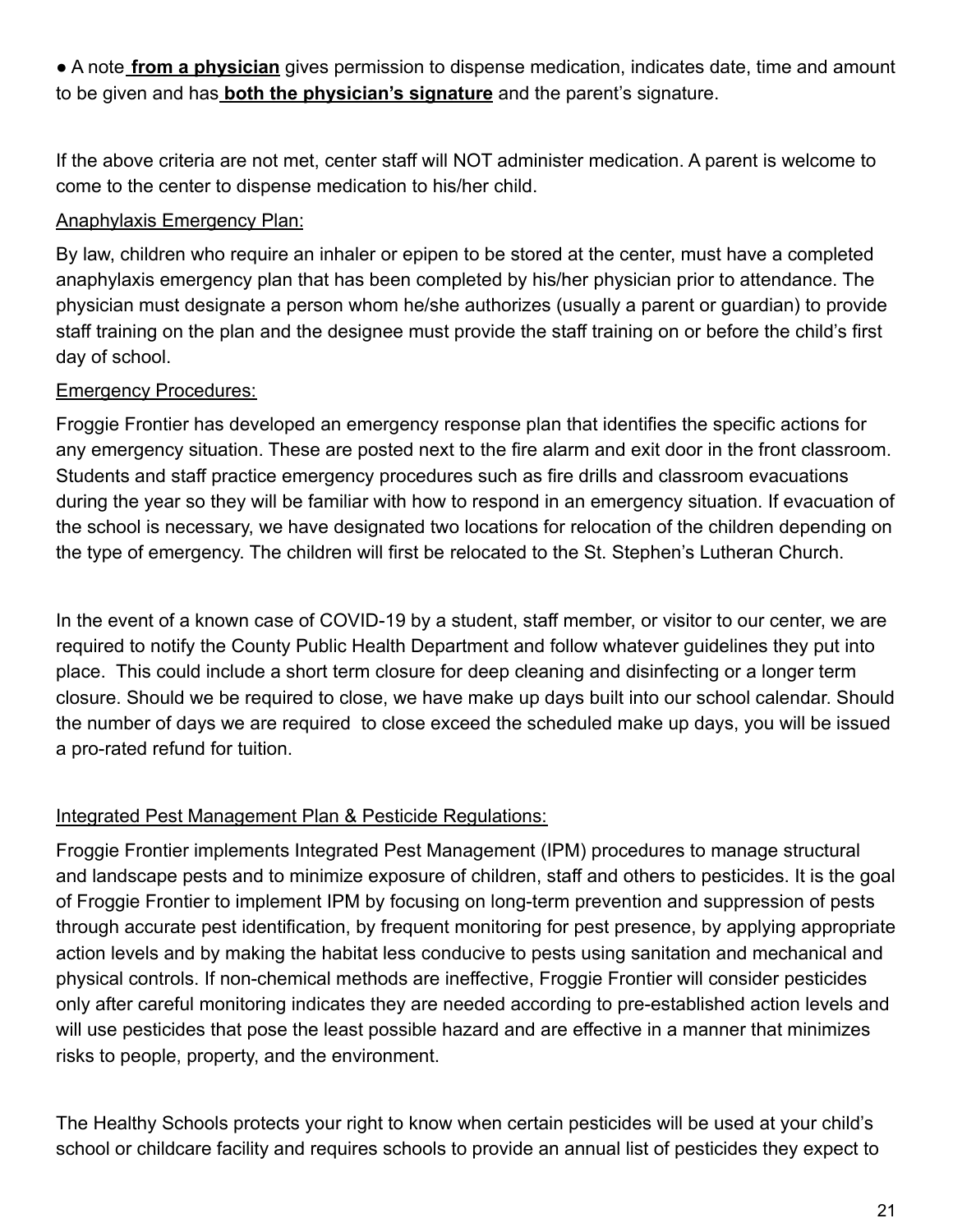use. Froggie Frontier does not expect to use any pesticides in the coming school year.

Froggie Frontier uses cleaning supplies that are on the EPA list of registered disinfectants that are recommended for use against the coronavirus. We prefer and will primarily use Clorax Commercial Solutions Hydrogen Peroxide Cleaner and Lysol Brand Power Plus Hydrogen Peroxide Toilet Bowl Cleaner and Lysol Brand Professional Disinfectant Spray. Due to current circumstances, in the event that we are unable to procure the above products, we have purchased Nu-Foamicide (Cleaner, Disinfectant, Detergent, Food Contact Sanitizer, Virucide for Restaurant, Bar & Institutional Kitchen Use) as an alternative. Should we need to use other disinfectants, we will provide you with further information. For all cleaning supplies, staff always carefully follow the directions listed on the product. They are trained annually in safe cleaning, sanitizing, and disinfecting procedures and receive annual certification in pest management.

In the event that we find it necessary to use *pesticides* at our facility or playground, you will be provided with specific information on the pesticide(s) to be used prior to their application. You may access more information about the Healthy Schools Act at [www.schoolipm.info](http://www.schoolipm.info)

## **Parent Communication & School Visits**

## Communication:

We encourage honest, open communication. The staff truly wants to work with you to provide the best preschool experience possible for your child. Our main means of communication is through email, so please check your email regularly and email us with any questions or concerns. Emails are replied to by a member of our administration team and their office hours fluctuate, but in general you should expect a reply within 24 hours, Monday - Friday. We do not have emails forwarded to anyone's phone, so please be sure you make arrangements for a request in a schedule change ahead of time. **Please do not request or use employees personal emails, cell phone numbers or social media accounts as a means of discussing center business.** We also require that you register for the Bloomz! Communication app so that we can effectively send reminders and urgent messages or notices.

If you have an important message that needs to be relayed during center hours, such as if you are running late or need someone else to pick up your child, please call (916) 933-3714. Staff don't always answer the phone if they are actively with the students, but they do check any messages left regularly.

Each student has a student folder that we also use as a form of communication. We kindly ask that you check it daily when picking up your child. You can expect to receive a center newsletter about once a month via email and all policies, forms, newsletters, school closures, etc. can also be found on our website. (froggiefrontier.com).